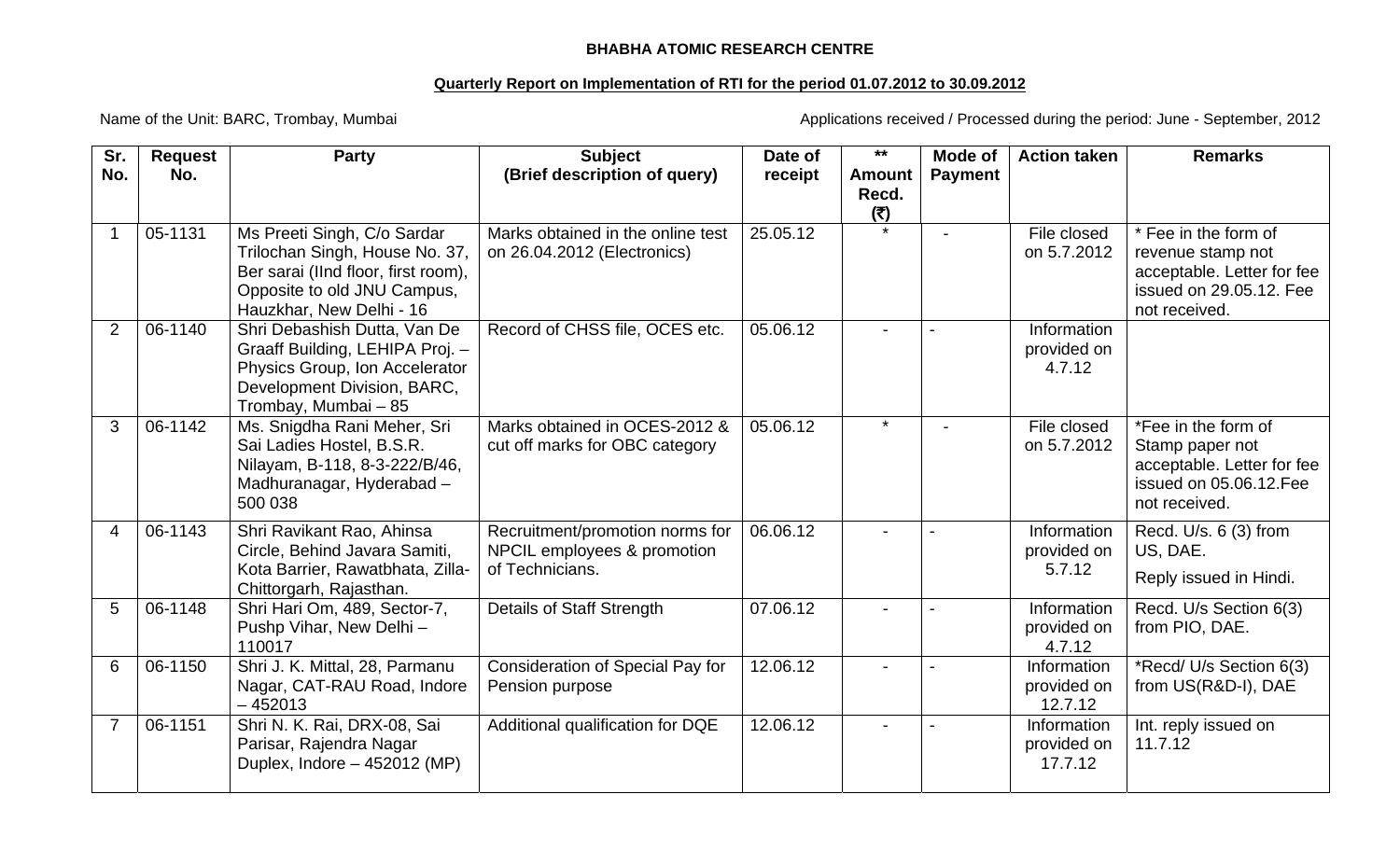| Sr. | <b>Request</b> | <b>Party</b>                                                                                                                             | <b>Subject</b>                                              | Date of  | $***$                         | Mode of        | <b>Action taken</b>                                      | <b>Remarks</b>                                                                            |
|-----|----------------|------------------------------------------------------------------------------------------------------------------------------------------|-------------------------------------------------------------|----------|-------------------------------|----------------|----------------------------------------------------------|-------------------------------------------------------------------------------------------|
| No. | No.            |                                                                                                                                          | (Brief description of query)                                | receipt  | <b>Amount</b><br>Recd.<br>(5) | <b>Payment</b> |                                                          |                                                                                           |
| 8   | 06-1154        | Shri Vikas K. Telang, B 32-5,<br>Kendriya Vihar, Sector 11,<br>Kharghar, Navi Mumbai - 410<br>210                                        | Entension of service to Head,<br><b>RED</b>                 | 15.06.12 |                               |                | Information<br>provided on<br>3.7.12                     |                                                                                           |
| 9   | 06-1155        | Shri Vikas K. Telang, B 32-5,<br>Kendriya Vihar, Sector 11,<br>Kharghar, Navi Mumbai - 410<br>210                                        | Promotion records of BARC<br>official                       | 15.06.12 |                               |                | Information<br>provided on<br>3.7.12                     |                                                                                           |
| 10  | 06-1156        | Shri Sujeet Kumar, S/o Ram<br>Awadhesh Sah, Vill+Po+PS -<br>Dhirara, Dist. Rohtas (Bihar),<br>Near Block Bazar Road,<br>$Pin - 802213$   | Marks scored in OCES/DGFS-<br>2012                          | 19.06.12 |                               |                | Information<br>provided on<br>4.7.12                     |                                                                                           |
| 11  | 06-1157        | Shri Vikas K. Telang, B 32-5,<br>Kendriya Vihar, Sector 11,<br>Kharghar, Navi Mumbai - 410<br>210                                        | Details of indent                                           | 19.06.12 |                               |                | Information<br>provided on<br>$*12.7.12$ &<br>**23.07.12 | *Point no.1<br>**Point No.2                                                               |
| 12  | 06-1158        | Ms Vidhi Chandel, C-29,<br>Sahyadri, Anushaktinagar,<br>Mumbai-400094                                                                    | Marks scored in OCES/DGFS-<br>2012                          | 19.06.12 |                               |                | Information<br>provided on<br>5.7.12                     |                                                                                           |
| 13  | 06-1159        | Shri Ashok Kumar, House No.<br>170, Ward 19, Near Television<br>Relay Centre, Devaria - 274<br>001, Uttar Pradesh                        | Inf. reg. Phosphates fertilizer                             | 19.06.12 |                               |                | Information<br>provided on<br>17.7.12                    | Recd. from US&CPIO,<br><b>Cabinet Secretariat, New</b><br>Delhi<br>*Reply issued in Hindi |
| 14  | 06-1160        | Shri Satish Chand, No. 200,<br>12 <sup>th</sup> Avenue, DAE Township,<br>Kalpakkam - 603102                                              | Consideration of additional<br>qualification for promotion. | 19.06.12 |                               |                | Information<br>provided on<br>6.7.12                     |                                                                                           |
| 15  | 06-1161        | Dr. Sreeramappa, Qt. No. Type-<br>IV, G-II, TAPS Colony, PO-<br>TAPP, Via-Boisar, Dist.<br>Thane, Tal- Palghar,<br>Distt. Thane-401 504, | Information of children studying<br>in AEES                 | 20.06.12 |                               |                | Information<br>provided on<br>4.7.12                     | Point no. 1 & 2 trd to<br>PIO, AEES on 22.6.12.                                           |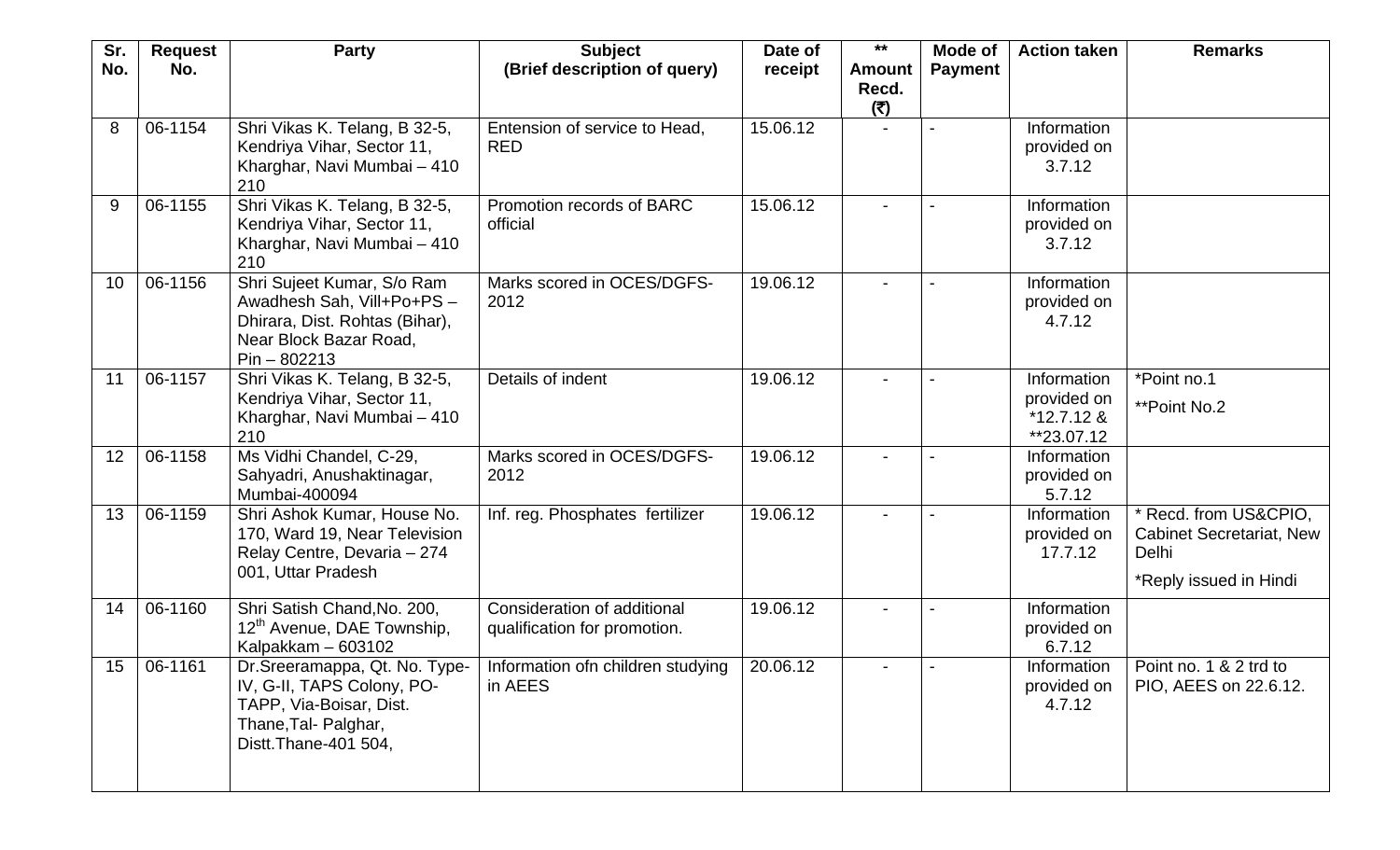| Sr. | <b>Request</b> | <b>Party</b>                                                                                                                           | <b>Subject</b>                                                                                                                  | Date of  | $***$                         | Mode of        | <b>Action taken</b>                   | <b>Remarks</b>        |
|-----|----------------|----------------------------------------------------------------------------------------------------------------------------------------|---------------------------------------------------------------------------------------------------------------------------------|----------|-------------------------------|----------------|---------------------------------------|-----------------------|
| No. | No.            |                                                                                                                                        | (Brief description of query)                                                                                                    | receipt  | <b>Amount</b><br>Recd.<br>(5) | <b>Payment</b> |                                       |                       |
| 16  | 06-1163        | Shri Aayush Kumar, S/o<br>Santosh Kumar Vill Khindora,<br>PO- Aminagar Sarai, Dist-<br>Baghpat (UP) Pin - 250606                       | Marks scored in OCES/DGFS-<br>2012                                                                                              | 20.06.12 |                               |                | Information<br>provided on<br>4.7.12  |                       |
| 17  | 06-1164        | Dr.Pratibha A. Bind,<br>C/o.Keshavrao D.Pajai,<br>Budhwari Peth, R.S.S. Ground,<br>Old Post Office, Umred,<br>Distt.NagpurPin - 441203 | Salary details of BARC employee                                                                                                 | 21.06.12 |                               |                | Information<br>provided on<br>6.7.12  | Reply issued in hindi |
| 18  | 06-1165        | Shri Kaushik-Kishore, OM<br><b>Constuctions, Shiv Smriti</b><br>3A/203, Raheja Complex,<br>Dadlani Park, Thane (W) 400<br>608          | Inf. reg. rejection of tender                                                                                                   | 22.06.12 |                               |                | Information<br>provided on<br>13.7.12 |                       |
| 19  | 06-1166        | Shri Kaushik-Kishore, OM<br><b>Constuctions, Shiv Smriti</b><br>3A/203, Raheja Complex,<br>Dadlani Park, Thane (W) 400<br>608          | Inf. reg. rejection of tender                                                                                                   | 22.06.12 |                               |                | Information<br>provided on<br>18.7.12 |                       |
| 20  | 06-1167        | Shri Kaushik-Kishore, OM<br><b>Constuctions, Shiv Smriti</b><br>3A/203, Raheja Complex,<br>Dadlani Park, Thane (W) 400<br>608          | Inf. reg. rejection of tender                                                                                                   | 22.06.12 |                               |                | Information<br>provided on<br>18.7.12 |                       |
| 21  | 06-1168        | Shri Satwik R. Sansare,<br>269/11, S. M. Marg, Jankar<br>Nivas, Hanuman Lane, Kurla<br>(W), Mumbai - 400 070                           | Marks scored in OCES/DGFS-<br>2012                                                                                              | 25.06.12 | $\overline{\phantom{0}}$      |                | Information<br>provided on<br>5.7.12  |                       |
| 22  | 06-1169        | Shri D. G. Juwatkar,<br>CIRUS/RRMD, BARC,<br>Trombay, Mumbai - 400 085                                                                 | Inf. Reg. present Chairman of<br><b>BARC Emp. Co-op Creit Society</b><br>Ltd & Election of BARC Soceity<br>$(Year 2012 - 2017)$ | 25.06.12 | $\blacksquare$                |                | Information<br>provided on<br>20.7.12 | Reply issued in hindi |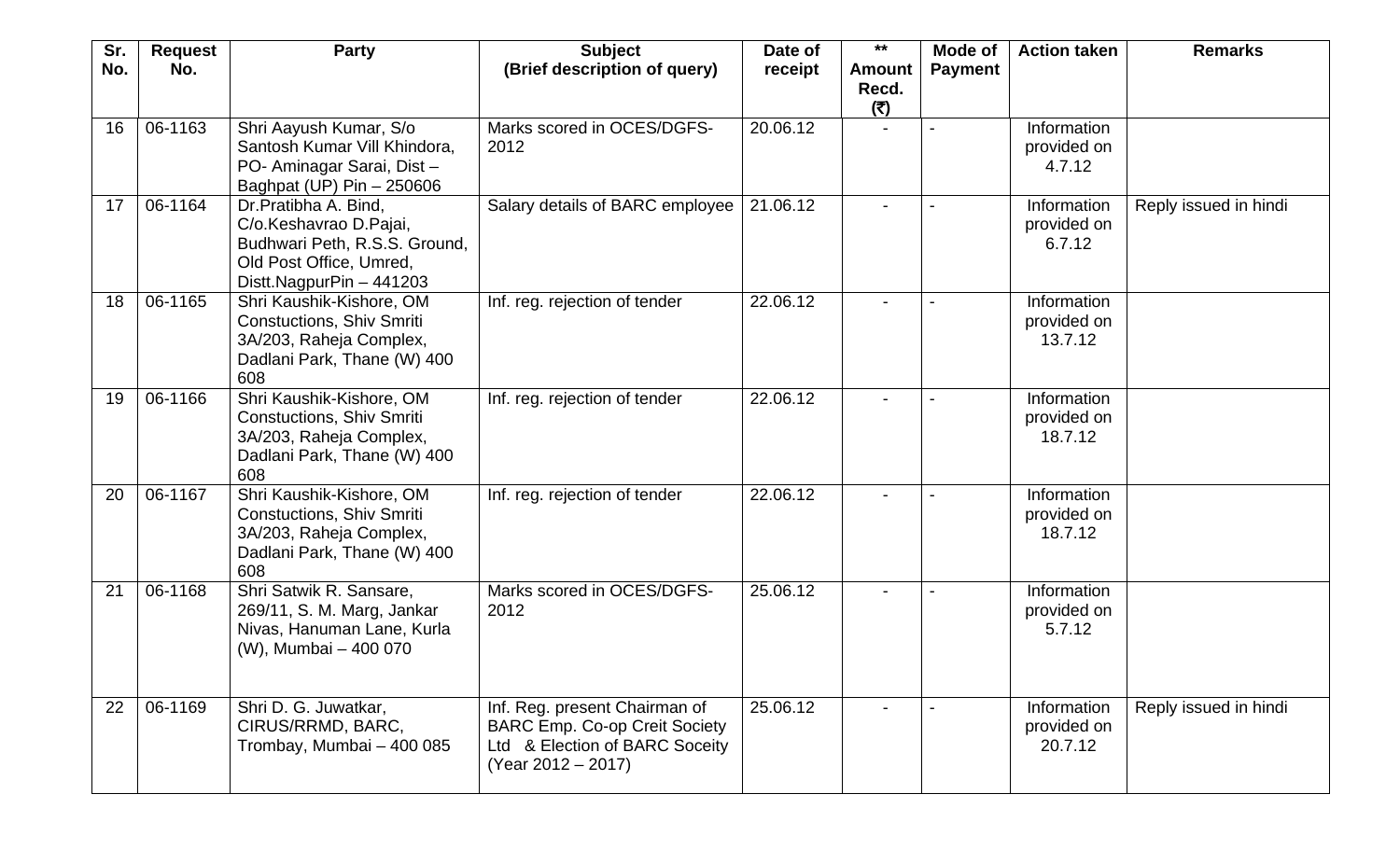| Sr.<br>No. | <b>Request</b><br>No. | <b>Party</b>                                                                                                                     | <b>Subject</b><br>(Brief description of query)                                                                                        | Date of<br>receipt | $***$<br><b>Amount</b> | Mode of<br><b>Payment</b>               | <b>Action taken</b>                      | <b>Remarks</b>                                                                                 |
|------------|-----------------------|----------------------------------------------------------------------------------------------------------------------------------|---------------------------------------------------------------------------------------------------------------------------------------|--------------------|------------------------|-----------------------------------------|------------------------------------------|------------------------------------------------------------------------------------------------|
|            |                       |                                                                                                                                  |                                                                                                                                       |                    | Recd.<br>(5)           |                                         |                                          |                                                                                                |
| 23         | 06-1170               | Shri Shobhit Singh, 288,<br>Chaitanya Nagar, Jhusi,<br>Allahabad, Uttarpradesh -<br>211019                                       | Marks scored in OCES/DGFS-<br>2012                                                                                                    | 27.06.12           |                        |                                         | Information<br>provided on<br>10.7.12    |                                                                                                |
| 24         | 06-1171               | Dr. D.P.S. Rathore<br>150/8, Shiprapath<br>Mansarovar<br>Jaipur<br>Rajasthan 302 020                                             | Detailed marking scheme for<br>evaluation attributes of Scientific<br>Officers of DAE in assessment<br>of gradings as per APAR policy | 26.06.12           | 62<br>(DC)             |                                         | Information<br>provided on<br>12.7.12    | *Recd. u/s 6(3) from<br>OSD/CPIO, DAE<br>DC recd. on 17/08/2012<br>and documents<br>provided.  |
| 25         | 06-1172               | Shri Harinder Dhingra, R/o D-4<br>A/7 DLF Phase 01, Gurgaon -<br>122002                                                          | Reg. steps taken for radiation<br>safety                                                                                              | 27.06.12           |                        |                                         | *20.07.12                                | *Recd. u/s 6(3) from<br>SPIO, DPCC, Delhi<br>* Transfered u/s 6(3) to<br>PIO AERB on 20.07.12. |
| 26         | 06-1173               | Shri Ursal Gorakh Ravsaheb,<br>SO/E, TT&CED, BARC,<br>Trombay, Mumbai - 400 085                                                  | Certified copy of Promotion<br>Norms for promotion from the<br>grade SO/E to SO/F                                                     | 28.06.12           |                        |                                         | Information<br>provided on<br>13.7.12    |                                                                                                |
| 27         | 07-1174               | Shri Gaddam Ramesh, D3-<br>1/1HWP Colony, Aswapuram -<br>507 116, Kammam District                                                | Information regarding creation of<br>technical post                                                                                   | 03.07.12           |                        | Paid at<br>DoPT,<br><b>New</b><br>Delhi | Information<br>provided on<br>12.7.12    |                                                                                                |
| 28         | 07-1175               | Shri Surendra Kumar, S/o<br>Yogendra P. Singh National<br>Institute of Commerce,<br>Motijheel, Muzaffarpur, Bihar<br>PIN-842 001 | Information regarding recruitment<br>for the post of steno                                                                            | 03.07.12           | 10                     | <b>IPO</b>                              | Information<br>provided on<br>02/08/2012 | Reply in Hindi on<br>09/08/2012                                                                |
| 29         | 07-1176               | Shri Chetan Singh, , House<br>No.732, Sector -3,<br>Vasundhara, Ghaziabad, UP -<br>201 012                                       | Information regarding marks in<br>the BARC (OCES/DGFS-2012)                                                                           | 03.07.12           | 10                     | <b>IPO</b>                              | Information<br>provided on<br>20.7.12    |                                                                                                |
| 30         | 07-1177               | Shri Prabal Kumar Biswas,<br>88/18, Bhattacharjee Para<br>Road, Kolkata-700 063, West<br>Bengal                                  | Information regarding marks<br>secured in OCES/DGFS exam                                                                              | 06.07.12           | 10                     | <b>IPO</b>                              | Information<br>provided on<br>20.7.12    |                                                                                                |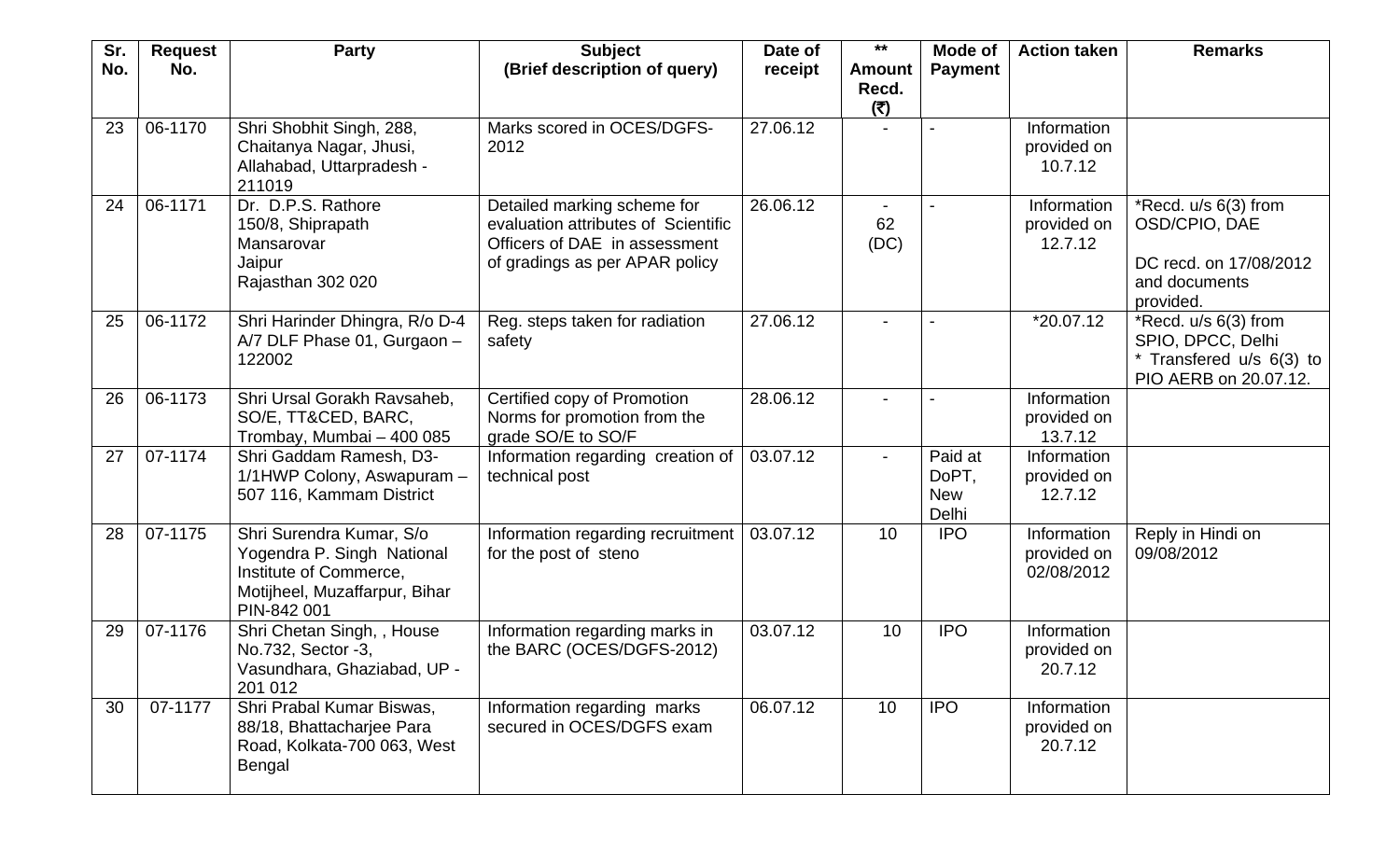| Sr. | <b>Request</b> | <b>Party</b>                                                                                                                                                                                          | <b>Subject</b>                                         | Date of  | $***$                         | Mode of                    | <b>Action taken</b>                      | <b>Remarks</b>                                      |
|-----|----------------|-------------------------------------------------------------------------------------------------------------------------------------------------------------------------------------------------------|--------------------------------------------------------|----------|-------------------------------|----------------------------|------------------------------------------|-----------------------------------------------------|
| No. | No.            |                                                                                                                                                                                                       | (Brief description of query)                           | receipt  | <b>Amount</b><br>Recd.<br>(5) | <b>Payment</b>             |                                          |                                                     |
| 31  | 07-1178        | Dr. D. Sathiyamoorthy,<br>Head, PMD, BARC, Vashi<br>Complex, Vashi, Navi Mumbai<br>400 703                                                                                                            | Information regarding<br>fake/duplicate e.mail id.     | 05.07.12 | 10                            | Cash                       | Information<br>provided on<br>24/08/2012 | Interim reply on<br>03/08/2012.                     |
| 32  | 07-1179        | Shri A.K. Sharma. SO/G, Rm.<br>No.35, S-70, South Site, I.I.S;<br>CnID, BARC, Mumbai.                                                                                                                 | Information reg. retired employee<br>of BARC           | 09.07.12 | 10                            | Cash                       | Information<br>provided on<br>19/07/2012 |                                                     |
| 33  | 07-1180        | Shri B.M. Gani, 'J 'Sector,' G'<br>Line, Room No.7, Chita Camp,<br>Trombay, Mumbai-400088.                                                                                                            | Information regarding grant of<br>Pension              | 11.07.12 | $\star$                       |                            | File closed<br>on<br>282/08/2012         | Fee not received.                                   |
| 34  | 07-1181        | Shri V.D. Talathi, Ex-<br>Admn.Officer-II, 10, Heavy<br>Water Colony, Chaani Jakat<br>Naka, Nizampura, Baroda-391<br>750.                                                                             | Information reg. APOs on roll of<br>DAE.               | 11.07.12 |                               | Paid at<br>HWP,<br>Baroda. | Information<br>provided on<br>20/07/2012 | Recevied u/s 6(3) from<br>PIO, & PM HWP,<br>Baroda. |
| 35  | 07-1182        | Shri D.G. Juwatkar, CYRUS<br>RRMD, BARC, Trombay,<br>Mumbai - 85                                                                                                                                      | Reg. entry and exit in BARC<br>premises while on duty. | 12.07.12 | 10                            | Cash                       | Information<br>provided on<br>30/07/2012 | Reply issued in Hindi.                              |
| 36  | 07-1183        | Shri Y.M. Dyavanur, 481, 3rd<br>Cross, 8 <sup>th</sup> Main, H-Block,<br>Ramakrishna Nagar, Mysore-<br>570022                                                                                         | Fixation of pay and GP of staff.                       | 12.07.12 | 10                            | <b>IPO</b>                 | * 20/07/2012                             | *Inf. denied u/s7(9) of<br>RTI Act.                 |
| 37  | 07-1184        | Shri M.B. Bijekar, Flat No.8, "C"<br>Wing, 4 <sup>th</sup> floor, Ushaneel Co-<br>op.Hsg.Society, Ushanagar,<br>Kalyan(W)-421 301                                                                     | Pay details of BARC employee                           | 13.07.12 | 10                            | <b>IPO</b>                 | Information<br>provided on<br>27/07/2012 |                                                     |
| 38  | 07-1185        | Shri Sunil S. Vakathe, Branch<br>Manager, Padmabhushan<br>Vasanth Dada Patil Co. Credit.<br>Society, 1/5, Vasanthi Niwas<br>Chawl, Near Rupal Industries,<br>Bhatwadi, Ghatkopar(W)<br>Mumbai 400 086 | Details of BARC employees                              | 16.7.12  | 10                            | <b>IPO</b>                 | Information<br>provided on<br>01/08/2012 | Reply issued in Hindi                               |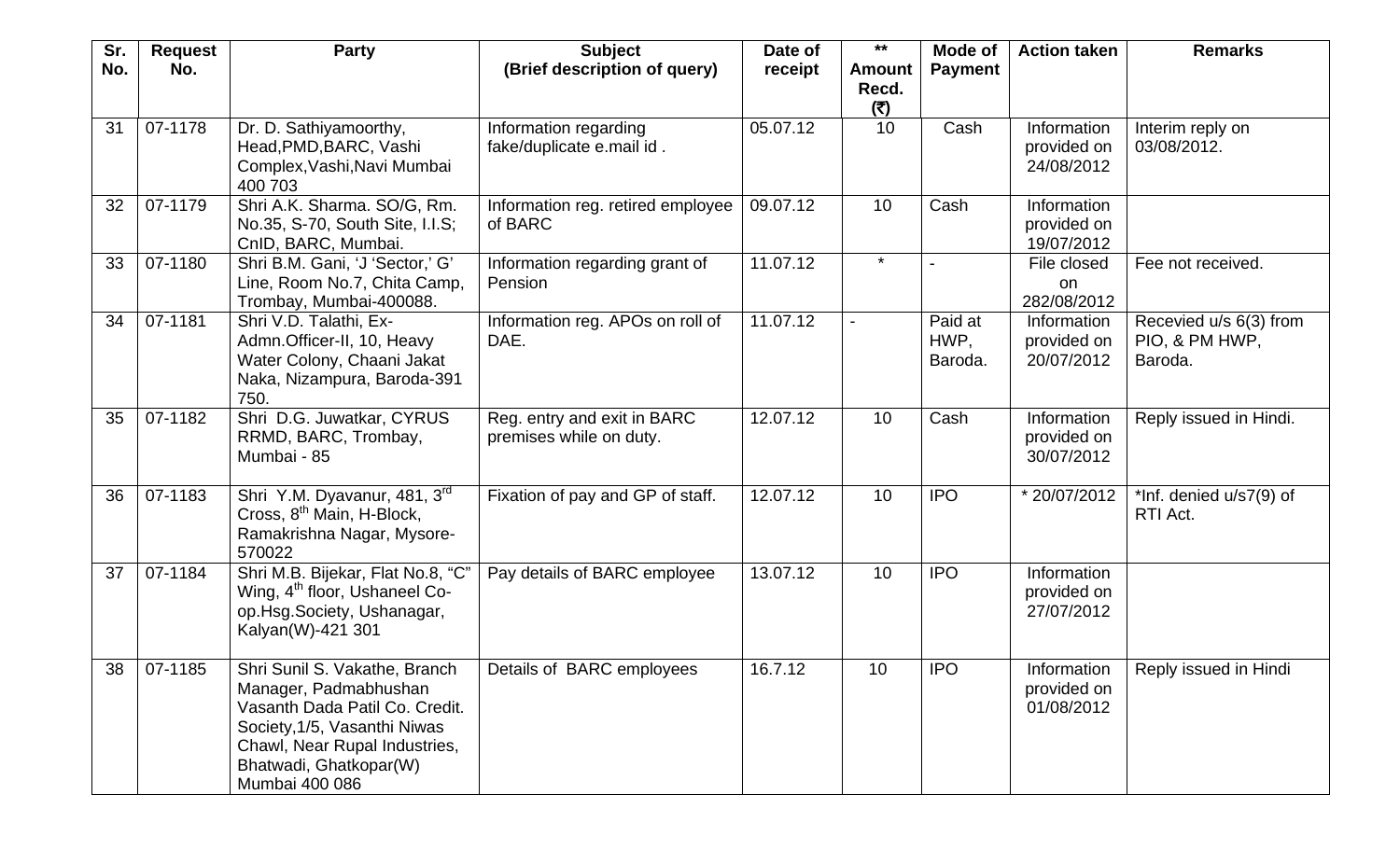| Sr. | <b>Request</b> | <b>Party</b>                                                                                                                                            | <b>Subject</b>                                                                   | Date of | $***$                         | Mode of               | <b>Action taken</b>                      | <b>Remarks</b>                                                                                         |
|-----|----------------|---------------------------------------------------------------------------------------------------------------------------------------------------------|----------------------------------------------------------------------------------|---------|-------------------------------|-----------------------|------------------------------------------|--------------------------------------------------------------------------------------------------------|
| No. | No.            |                                                                                                                                                         | (Brief description of query)                                                     | receipt | <b>Amount</b><br>Recd.<br>(5) | <b>Payment</b>        |                                          |                                                                                                        |
| 39  | 07-1186        | Shri Anil Jauhari, 604, Riddhi-<br>Siddhi Co-op.Hsg. Society Ltd.,<br>MHADA, Next to<br>Gaikwadnagar Bus Depot,<br>Malad(W), Mumbai-400 095.            | Upgradation of pay scales of<br>Hindi Staff.                                     | 18.7.12 |                               | Paid at<br><b>DAE</b> | Information<br>provided on<br>17/08/2012 | Recd.u/s 6(3) of RTI<br>from APIO, DAE.                                                                |
| 40  | 07-1187        | Shri M.Ramakrishna, H.No.9-<br>60/14, Road No.02, S.V.<br>Nagar, Hyderabad-500083, A.P.                                                                 | <b>Increments to Stipendiary</b><br>Trainees Cat-I.                              | 18.7.12 | 10                            | <b>IPO</b>            | Information<br>provided on<br>10/08/2012 |                                                                                                        |
| 41  | 07-1188        | Shri Mahanand Singh, 842,<br>C.A. Appt., A-3, Paschim Vihar,<br>Delhi - 110 063                                                                         | Promotion and Posting of<br><b>Medical Cadre</b>                                 | 19.7.12 |                               | Paid at<br><b>DAE</b> | Information<br>provided on<br>30/07/2012 |                                                                                                        |
| 42  | 07-1189        | Shri R. Thirumurugan, D-83,<br>Anuvijay Township,<br>Radhapuram Taluk, Tirunelveli<br>Distt., Tamil Nadu-627120.                                        | Inf. on rationalization of grant of<br>increments.                               | 20.7.12 | $10/-$                        | <b>DD</b>             | Information<br>provided on<br>16/08/2012 | DD for ₹.100/- returned<br>to applicant on<br>25.07.2012.<br>Fee recd. on 08/08/2012                   |
| 43  | 07-1190        | Shri Baliram M. Bansode,<br>Room No.45, Nawab Chawl<br>No.05, First floor, Jayraj Bhai<br>Lane, R.S. Nimkar Marg,<br>Mumbai Central, Mumbai-400<br>008. | Inf. on representation dated<br>09/05/2012 reg. pension                          | 23.7.12 | $\star$                       |                       | **24/07/12                               | *Fee in the form of Court<br>fee stamp not<br>acceptable.<br>** Trd.u/s 6(3) to PIO,<br>BARC, Tarapur. |
| 44  | 07-1191        | Shri Anandan U.<br># 69, Nethravathi<br>RMP Colony. Yelwala<br><b>MYSORE -571 130</b>                                                                   | Details of Technician/B<br>employees direct recruited or<br>from CAT-II Trainees | 24.7.12 | $10/-$                        | <b>IPO</b>            | Information<br>provided on<br>29/08/2012 | Interim reply on<br>01/08/2012.                                                                        |
| 45  | 07-1192        | Shri Priyam Rajvanshi, 776/2<br>Basant Vihar, Saket Road,<br>Muzaffar Nagar - 251001, U.P.                                                              | Marks secured in OCES/DGFS-<br>2012                                              | 24.7.12 | $10/-$                        | <b>IPO</b>            | Information<br>provided on<br>09/08/2012 |                                                                                                        |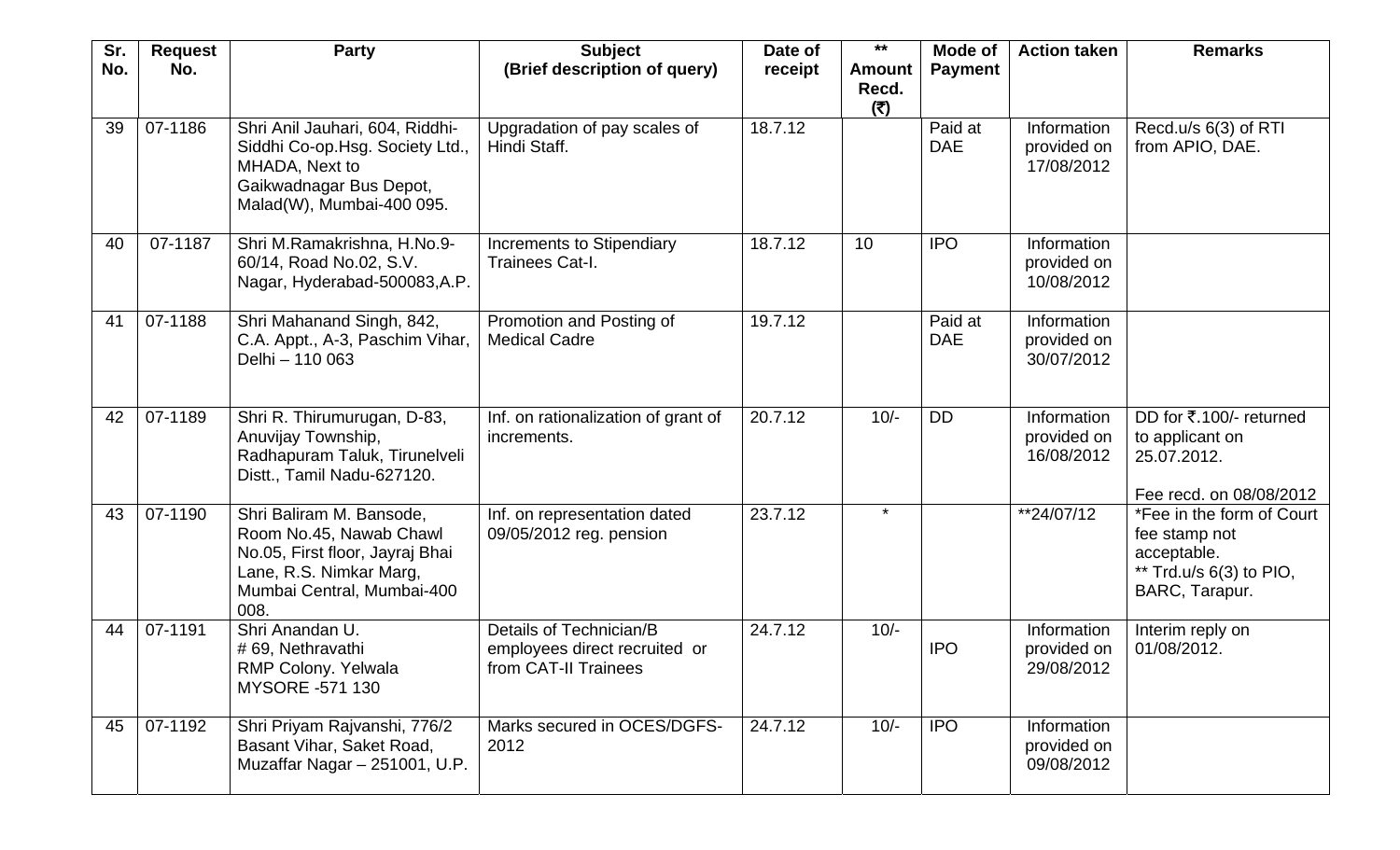| Sr. | <b>Request</b> | <b>Party</b>                                                                                                                    | <b>Subject</b>                         | Date of | $***$                         | Mode of        | <b>Action taken</b>                      | <b>Remarks</b>                                                 |
|-----|----------------|---------------------------------------------------------------------------------------------------------------------------------|----------------------------------------|---------|-------------------------------|----------------|------------------------------------------|----------------------------------------------------------------|
| No. | No.            |                                                                                                                                 | (Brief description of query)           | receipt | <b>Amount</b><br>Recd.<br>(5) | <b>Payment</b> |                                          |                                                                |
| 46  | 07-1193        | Shri Dineshbhai, A/301,<br>Tulsidham Apartment,<br>Manjalpur, Baroda-390 011.                                                   | Details of Nurse/A                     | 24.7.12 | $10/-$                        | <b>IPO</b>     | Information<br>provided on<br>31/07/2012 | Received through AO III,<br>Medical Divn, BARC.                |
| 47  | 07-1194        | Shri Yogesh Kumar, S/o.Shri<br>Laleram, 3258, Friends Colony,<br>Sirohabad - 205 135,<br>Distt.Firozabad, U.P.                  | Marks secured in examination.          | 24.7.12 | $10/-$                        | <b>IPO</b>     | Information<br>provided on<br>23/08/2012 | Reply issued in Hindi.                                         |
| 48  | 07-1195        | Shri C.H. Suresh, Advocate,<br>Plot No.149, H.No.4-13-86/11,<br>HUDA Sai Nagar Colony,<br>Vanasthalipuram, Hyderabad-<br>500070 | Details of BARC employee.              | 25.7.12 | 10                            | <b>IPO</b>     | Information<br>provided on<br>16/08/2012 |                                                                |
| 49  | 07-1196        | Shri S.N. Jha, Asstt.Manager-<br>Sales, Toshniwal Sensors Pvt.<br>Ltd., D-30, Industrial Estate,<br>Makhupura, Ajmer- 305 002.  | Due payment against purchase<br>order. | 26.7.12 | 10                            | <b>IPO</b>     | *30/07/2012                              | <i>*Transferred to PIO,</i><br>DPS $u/s$ 6(3) on<br>30.07.2012 |
| 50  | 07-1197        | Shri K. K. Awasthi, 97/16,<br><b>BARC Staff Colony, Boisar</b><br>$(W)$ , Post – TAPP, Thane –<br>401504                        | Certified copies of<br>Circulars/OMs.  | 26.7.12 | 10<br>$30/-$<br><b>DC</b>     | <b>IPO</b>     | Information<br>provided on<br>07/08/2012 | DC recd. on 21/08/2012.                                        |
| 51  | 07-1198        | Shri Varun Mishra, 985, Sanjay<br>Marg, Gandhi Nagar, Mujaffar<br>Nagar, UP-251001.                                             | Marks secured in OCES/DGFS-<br>2012.   | 26.7.12 | 10                            | <b>IPO</b>     | Information<br>provided on<br>09/08/2012 | Received u/s 6(3) from<br>PO, Mujaffar Nagar<br>Mandal.        |
| 52  | 07-1199        | Miss. Pujari Sheemz A., , PL-<br>17, Mauli Krupa Sagar<br>Hsg.Soc., Old MIDC, PO-<br>Kodoli, Distt. Satara - 415 004            | Marks secured in OCES/DGFS-<br>2012.   | 27.7.12 | 10                            | <b>IPO</b>     | Information<br>provided on<br>21/08/2012 |                                                                |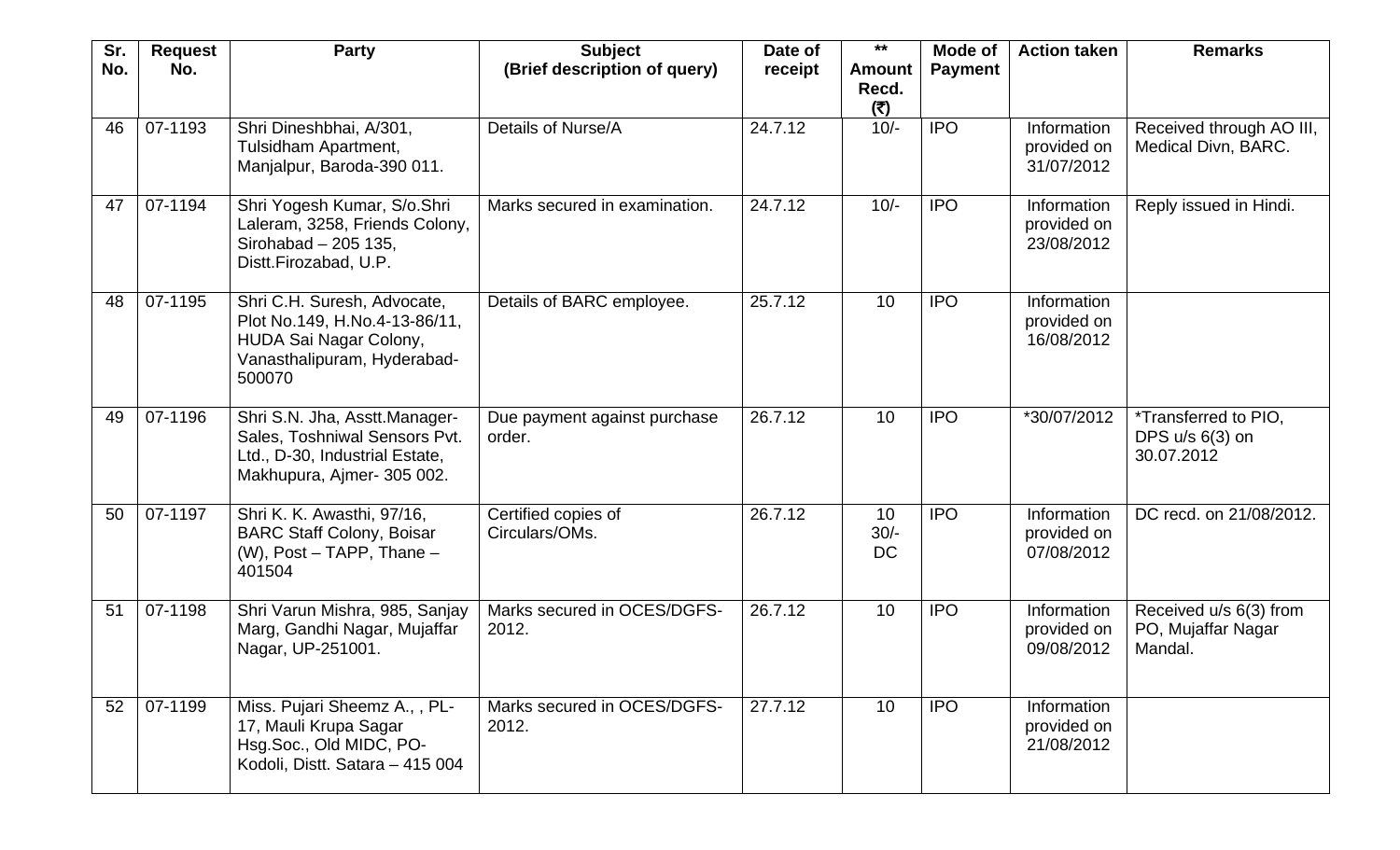| Sr.<br>No. | <b>Request</b><br>No. | <b>Party</b>                                                                                                                                           | <b>Subject</b><br>(Brief description of query)                                                                                | Date of<br>receipt | $***$<br><b>Amount</b> | Mode of<br><b>Payment</b> | <b>Action taken</b>                      | <b>Remarks</b>                                                                      |
|------------|-----------------------|--------------------------------------------------------------------------------------------------------------------------------------------------------|-------------------------------------------------------------------------------------------------------------------------------|--------------------|------------------------|---------------------------|------------------------------------------|-------------------------------------------------------------------------------------|
|            |                       |                                                                                                                                                        |                                                                                                                               |                    | Recd.<br>(5)           |                           |                                          |                                                                                     |
| 53         | 07-1200               | Shri Ramesh B.Lokare, Room<br>No.14, Chawl No.12, Raowadi,<br>Gopi Tank Road, Mahim,<br>Mumbai-400016.                                                 | <b>Residential address of BARC</b><br>employee.                                                                               | 27.7.12            | 10                     | Cash                      | Information<br>provided on<br>07/08/2012 |                                                                                     |
| 54         | 07-1201               | Shri Nawale Indrajit Sakharam,<br>A/P-Tisgaon, Tal-Rahata, Dist.<br>Ahmednagar, Pin code -<br>413712                                                   | Marks secured in the written test<br>and interview of Diploma in<br>Radiological Physics (DRP)                                | 31.07.12           | 10<br>6<br><b>DC</b>   | Cash                      | Information<br>provided on<br>13/08/2012 | DC recd. on 17/08/2012<br>& documents provided.                                     |
| 55         | 07-1202               | Smt. Dakshayani Dundappa<br>Kukanur, C/o Chandrakant S.<br>Shirakanhalli, Retired Teacher,<br>Freedom Fighter Colony,<br>Toravi Road, Bijapur - 586102 | Detials of nominee and salary<br>certificate of BARC official                                                                 | 31.07.12           | 10                     | <b>IPO</b>                | Information<br>provided on<br>23/08/2012 |                                                                                     |
| 56         | 07-1203               | Shri Parul Gupta, N-71,<br>Lower Ground Floor, Greater<br>Kailash Part-I, New Delhi-<br>110048                                                         | Information reg. permissible<br>levels of nuclear radiation in<br>residnetial, industrial and<br>ecologically sensitive areas | 31.07.12           | $\star$                | Paid at<br><b>DAE</b>     | Information<br>provided on<br>17/08/2012 | Recd. u/s 6(3) from PIO,<br>AERB.                                                   |
| 57         | 08-1204               | Shri Ramesh Babu Lokare,<br>Chawl No. 12, Room No. 14,<br>Gopitank Road, Mahim,<br>Mumbai - 400 016                                                    | Details of allottees/occupant of<br>the building in Anushaktinagar                                                            | 03.08.12           | 10                     | Cash                      | *06/08/2012                              | Trd. $u/s.6(3)$ to PIO,<br>DCS&EM.                                                  |
| 58         | 08-1205               | Shri Prateek Kumar Singh,<br>C.K. 65/18, Bari Peary,<br>Varanasi - 221001, Uttar<br>Pradesh                                                            | Information about<br>commercialisation, cost, funding<br>duration of research projects.                                       | 03.08.12           | $\star$                | Paid at<br><b>DAE</b>     | Information<br>provided on<br>10/08/2012 | Recd. u/s 6(3) from PIO,<br>DAE.                                                    |
| 59         | 08-1206               | Shri M. Suryanarayana Raju,<br>SA/F, E.C. No. 3211, SSTP,<br>NFC, ECIL (PO), Hyderabad -<br>500 062 Andhra Pradesh                                     | Norms stipulated by TC&TSC                                                                                                    | 06.08.12           | 50<br>(DC)             | Paid at<br><b>DAE</b>     | Information<br>provided on<br>24/08/2012 | Recd. u/s 6(3) from PIO,<br>DAE. DC recd. on<br>27/09/2012 & documents<br>provided. |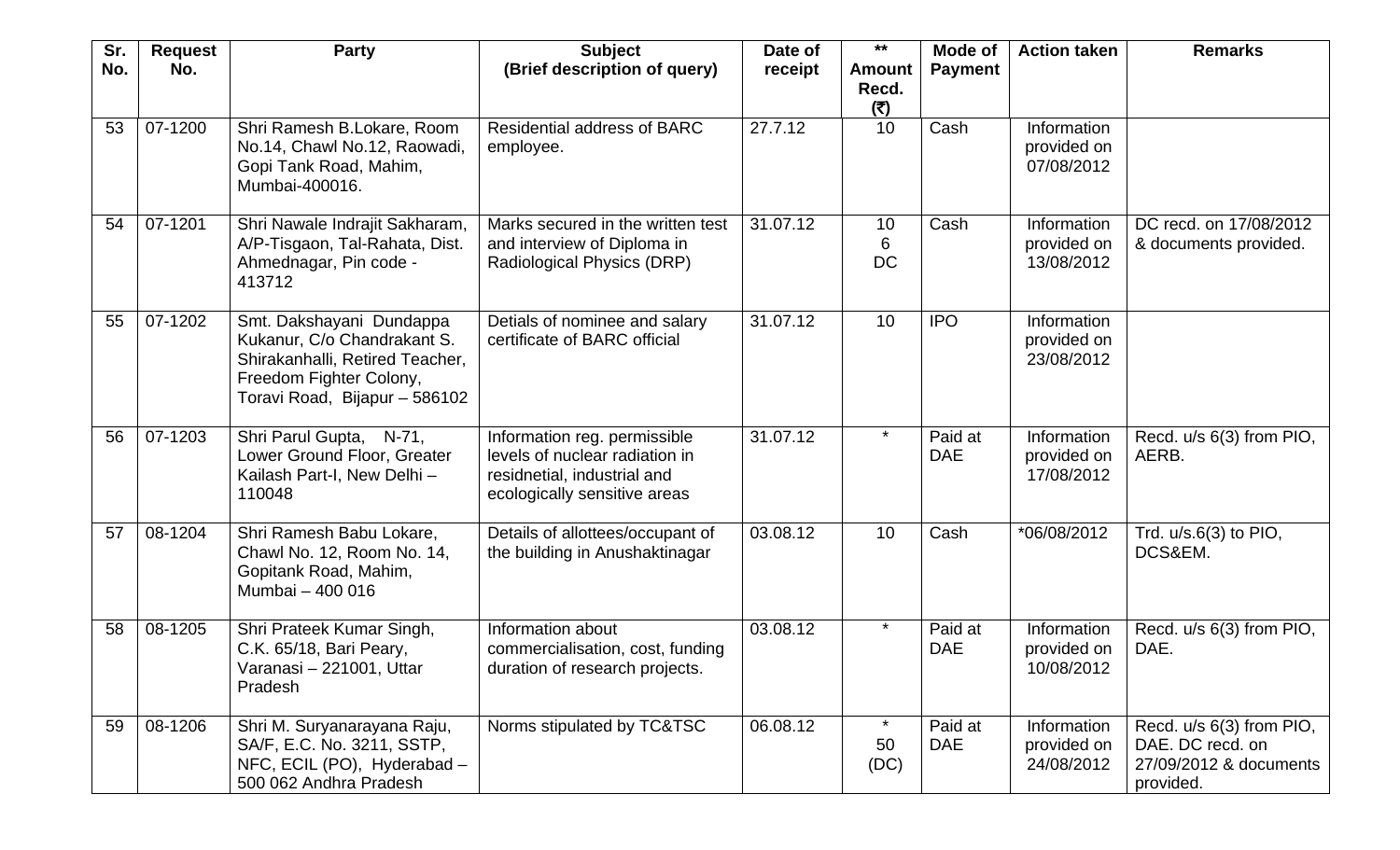| Sr. | <b>Request</b> | <b>Party</b>                                                                                                                  | <b>Subject</b>                                           | Date of  | $***$                         | Mode of                                 | <b>Action taken</b>                      | <b>Remarks</b>                                      |
|-----|----------------|-------------------------------------------------------------------------------------------------------------------------------|----------------------------------------------------------|----------|-------------------------------|-----------------------------------------|------------------------------------------|-----------------------------------------------------|
| No. | No.            |                                                                                                                               | (Brief description of query)                             | receipt  | <b>Amount</b><br>Recd.<br>(5) | <b>Payment</b>                          |                                          |                                                     |
| 60  | 08-1207        | Shri Anuj M. Pal, H.No. 76,<br>Jaswantpuri, Muzaffarnagar<br>$(U.P) - 251001$                                                 | Marks secured in OCES/DGFS-<br>2012.                     | 07.08.12 | 10                            | <b>IPO</b>                              | Information<br>provided on<br>22/08/2012 |                                                     |
| 61  | 08-1208        | Mrs. Dhana Nambiar, Plot No.<br>377, Shreeniketan, 9 <sup>th</sup> Cross<br>Road, Chembur, Mumbai - 400<br>071                | Medical report of her father                             | 07.08.12 | 10<br>150<br>(DC)             | <b>IPO</b><br><b>IPO</b>                | Information<br>provided on<br>13/08/2012 | *DC recd. on 21/08/12                               |
| 62  | 08-1209        | Shri Kaushik-Kishore, Om<br>Constuctions, Shiv Smriti<br>3A/203, Raheja Complex,<br>Dadlani Park, Thane (W) 400<br>608        | Copies of report regarding tender                        | 07.08.12 | 10<br>26<br>(DC)              | Cash                                    | Information<br>provided on<br>30/08/2012 | DC recd. on 18/9/2012<br>and documents<br>provided. |
| 63  | 08-1210        | Shri Kaushik-Kishore, Om<br><b>Constuctions, Shiv Smriti</b><br>3A/203, Raheja Complex,<br>Dadlani Park, Thane (W) 400<br>608 | Copies of report regarding tender                        | 07.08.12 | 10<br>44<br>(DC)              | Cash                                    | Information<br>provided on<br>30/08/2012 | DC recd. on 18/9/2012<br>and documents<br>provided. |
| 64  | 08-1211        | Shri Kaushik-Kishore, Om<br><b>Constuctions, Shiv Smriti</b><br>3A/203, Raheja Complex,<br>Dadlani Park, Thane (W) 400<br>608 | Copies of report regarding tender                        | 07.08.12 | 10<br>48<br>(DC)              | Cash                                    | Information<br>provided on<br>30/08/2012 | DC recd. on 18/9/2012<br>and documents<br>provided. |
| 65  | 08-1212        | Shri D. G. Juwatkar,<br>CIRUS/RRMD, BARC,<br>Trombay, Mumbai - 400 085                                                        | Details of bus provided to elected<br>member of society. | 09.08.12 | 10                            | Cash                                    | Information<br>provided on<br>04/09/2012 | Reply issued in Hindi.                              |
| 66  | 08-1213        | Shri Gaddam Ramesh, D-31/1,<br>HWP Colony, Aswapuram,<br>Khammam - Dt, Andhra<br>Pradesh                                      | Information regarding creation of<br>technical post      | 09.08.12 |                               | Paid at<br>DoPT,<br><b>New</b><br>Delhi | Information<br>provided on<br>22/08/2012 | Received u/s 6(3) from<br>US(R&D-I), DAE            |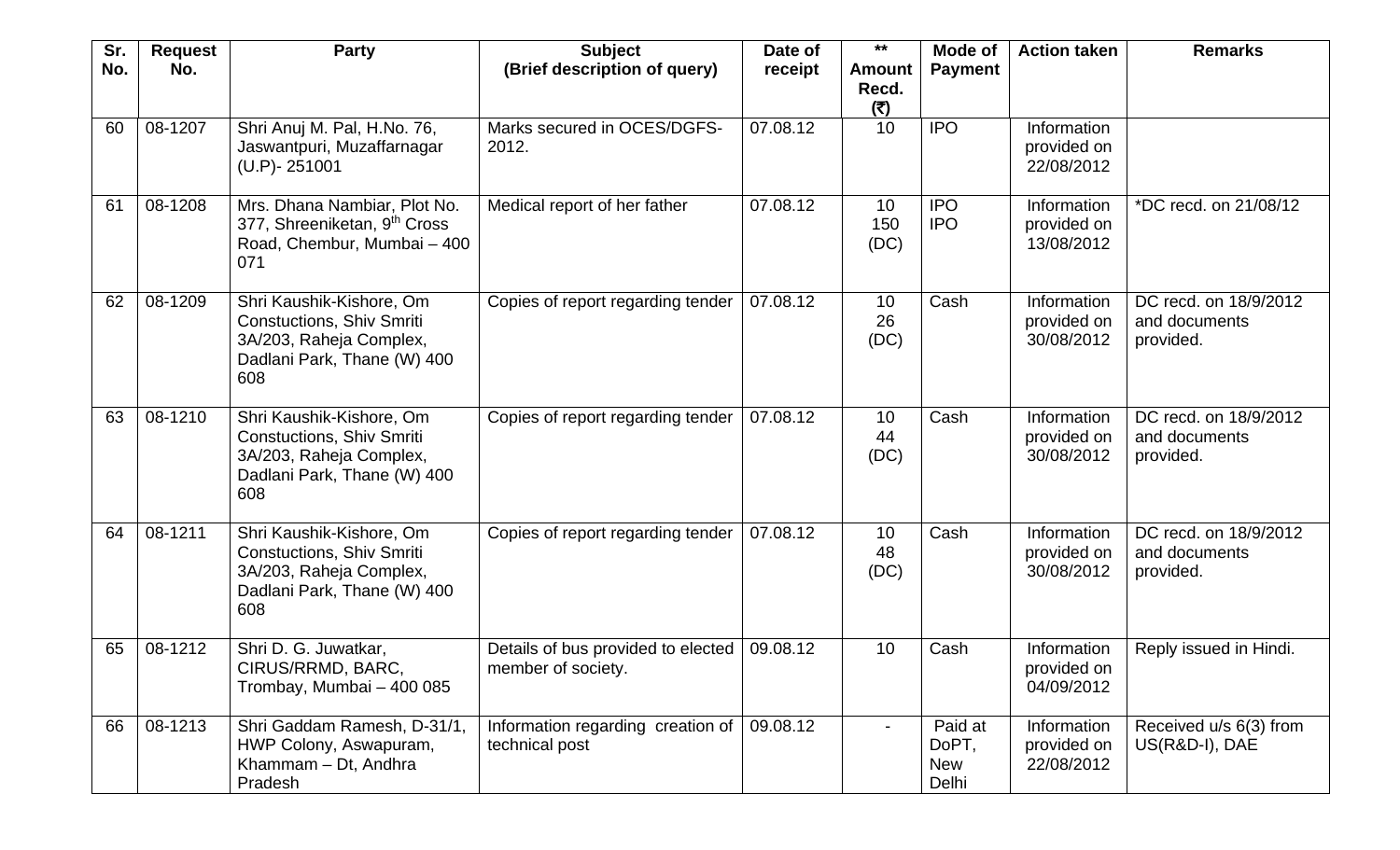| Sr. | <b>Request</b> | <b>Party</b>                                                                                                                                       | <b>Subject</b>                                                                                 | Date of  | $***$                         | Mode of                 | <b>Action taken</b>                      | <b>Remarks</b>                                                             |
|-----|----------------|----------------------------------------------------------------------------------------------------------------------------------------------------|------------------------------------------------------------------------------------------------|----------|-------------------------------|-------------------------|------------------------------------------|----------------------------------------------------------------------------|
| No. | No.            |                                                                                                                                                    | (Brief description of query)                                                                   | receipt  | <b>Amount</b><br>Recd.<br>(5) | <b>Payment</b>          |                                          |                                                                            |
| 67  | 08-1214        | Shri D. G. Juwatkar,<br>CIRUS/RRMD, BARC,<br>Trombay, Mumbai - 400 085                                                                             | Clarification reg. CHSS facility for<br>In-laws of BARC employee                               | 08.08.12 | 10                            | Cash                    | Information<br>provided on<br>24/08/2012 | Reply issued in Hindi                                                      |
| 68  | 08-1215        | Shri D. G. Juwatkar,<br>CIRUS/RRMD, BARC,<br>Trombay, Mumbai - 400 085                                                                             | Inf. reg. Competent Authority                                                                  | 08.08.12 | 10                            | Cash                    | Information<br>provided on<br>24/08/2012 | Reply issued in Hindi                                                      |
| 69  | 08-1216        | Shri Naresh Kumar, Asst.<br>Security Officer, Flat No.<br>Shravati A-24, New Mandala<br>Anushakti Nagar, Trombay,<br>Mumbai - 94                   | Copy of Security dirary entry and<br>orders on discipline                                      | 10.08.12 | 10<br>20<br>(DC)              | <b>IPO</b>              | Information<br>provided on<br>10/09/2012 | DC recd. on 21/09/12<br>and documents provided                             |
| 70  | 08-1217        | Shri Deepak Kumar Gupta,<br>Made Easy Institute, 28-II<br>Floor, JIA Sarai, Near IIT Gate,<br>New Delhi - 110016                                   | Marks secured in OCES/DGFS-<br>2012.                                                           | 14.08.12 | 10                            | <b>IPO</b>              | Information<br>provided on<br>12/09/2012 | Received by Post Master<br>(GR-II), JNU Post Office,<br>New Delhi - 110067 |
| 71  | 08-1218        | Shri Atul Mishra, S/o Shri Hira<br>Lal Mishra, Madarpur, Post-<br>Madarpur, District - Jaunpur,<br>Pin Code 222 105                                | Marks secured in the written test<br>and interview of Diploma in<br>Radiological Physics (DRP) | 14.08.12 | 10                            | <b>IPO</b>              | Information<br>provided on<br>28/08/2012 |                                                                            |
| 72  | 08-1219        | Shri Subas Chandra Patro,<br>Sub-officer B1, RRCAT, Qtr.<br>No. B-18/4, PO- CAT, Indore,<br>$MP - 452013$                                          | Inf. regarding NRPSA and C/off                                                                 | 14.08.12 | 10                            | <b>IPO</b>              | Information<br>provided on<br>24/08/2012 |                                                                            |
| 73  | 08-1220        | Shri Pradeep Kumar Bikundiya,<br>Type -II, 44-E, Anukiran<br>Colony, Rawatbhata, PO-<br>Bhabhanagar, Via - Kota, Dist-<br>Chittorgarh (Raj) 323307 | Reg. CHSS facility of parents                                                                  | 16.08.12 | $\star$                       | Paid at<br><b>NPCIL</b> | Information<br>provided on<br>24/08/2012 | Recd. $u/s. 6(3)$ from<br>CPIO, NPCIL.                                     |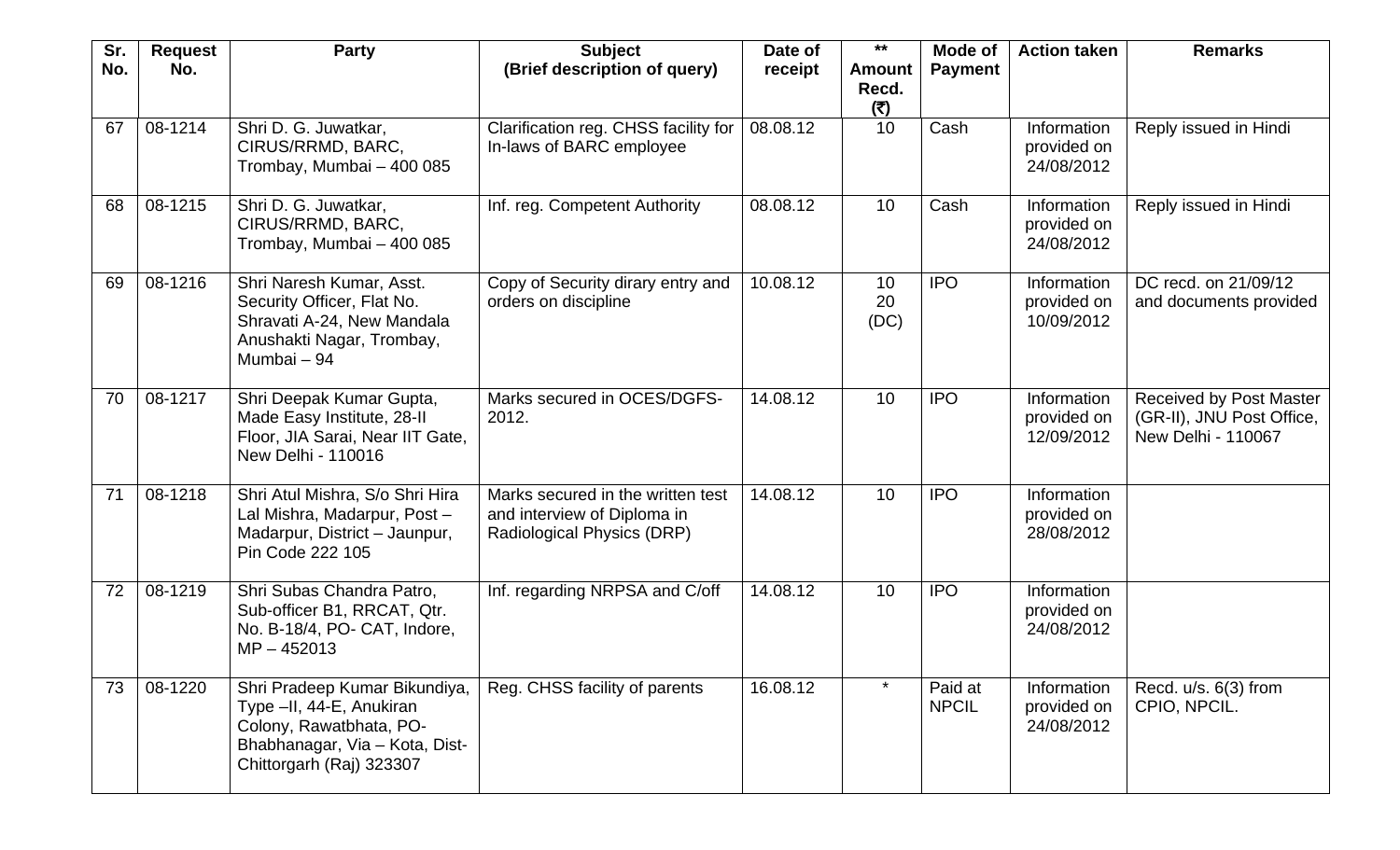| Sr. | <b>Request</b> | <b>Party</b>                                                                                                                                                             | <b>Subject</b>                                                | Date of   | $***$                         | Mode of        | <b>Action taken</b>                      | <b>Remarks</b>                                      |
|-----|----------------|--------------------------------------------------------------------------------------------------------------------------------------------------------------------------|---------------------------------------------------------------|-----------|-------------------------------|----------------|------------------------------------------|-----------------------------------------------------|
| No. | No.            |                                                                                                                                                                          | (Brief description of query)                                  | receipt   | <b>Amount</b><br>Recd.<br>(5) | <b>Payment</b> |                                          |                                                     |
| 74  | 08-1221        | Shri Vikas K. Telang,<br>B-32-5, Kendriya Vihar, Sector-<br>11, Kharghar, Navi Mumbai -<br>410210                                                                        | Details of BARC officers working<br>in IS, RED                | 16.08.12  | 10                            | Cash           | Information<br>provided on<br>05/09/2012 |                                                     |
| 75  | 08-1222        | Shri Satyajeet B. Sagavkar,<br>701, Ganesh Apartment parade<br>No. 7/8 motha Khanda, Near<br>Khandeshwar Railway Station,<br>Panvel Tal Panvel Dist. Raigad<br>$-410206$ | Inf. reg. candidates selected<br>against advt. No. 1/2007/R-I | 16.08.12  | 10                            | <b>IPO</b>     | Information<br>provided on<br>10/09/2012 |                                                     |
| 76  | 08-1223        | Shri Deepak Nanda, Shiv<br>Bhakti CHS, Flat No. 205,<br>Tower F-2, Indraprasth<br>Complex, Navghar Road,<br>Bhayender (E), Mumbai -<br>401105                            | Inf. reg. ex-employee of BARC                                 | 17/.08/12 | 10                            | <b>IPO</b>     | Information<br>provided on<br>24/08/2012 |                                                     |
| 77  | 08-1224        | Mrs. Anjulata S. Sonavane,<br>SA/C, L&PTD, B-204, MDRS,<br>Modlabs, BARC, Trombay,<br>Mumbai - 400 085.                                                                  | Copies of Answersheet of DQE                                  | 17/.08/12 | 10<br>44<br>DC                | Cash           | Information<br>provided on<br>31/08/2012 | DC recd. on 03/9/2012<br>and documents<br>provided. |
| 78  | 08-1225        | Shri Umesh Ganpat Vinarkar,<br>SO/C, E&CL, CDM, BARC,<br>Trombay, Mumbai – 85                                                                                            | <b>Relaxation in Promotion Norms</b>                          | 17/08/12  | 10                            | Cash           | Information<br>provided on<br>24/08/2012 |                                                     |
| 79  | 08-1226        | Shri Nikhil Pawar, A/17,<br>Hemant, New Mandala, BARC,<br>Anushakti Nagar, Mumbai - 94                                                                                   | Marks secured in OCES/DGFS-<br>2012.                          | 21/8/12   | 10                            | <b>IPO</b>     | Information<br>provided on<br>30/08/2012 |                                                     |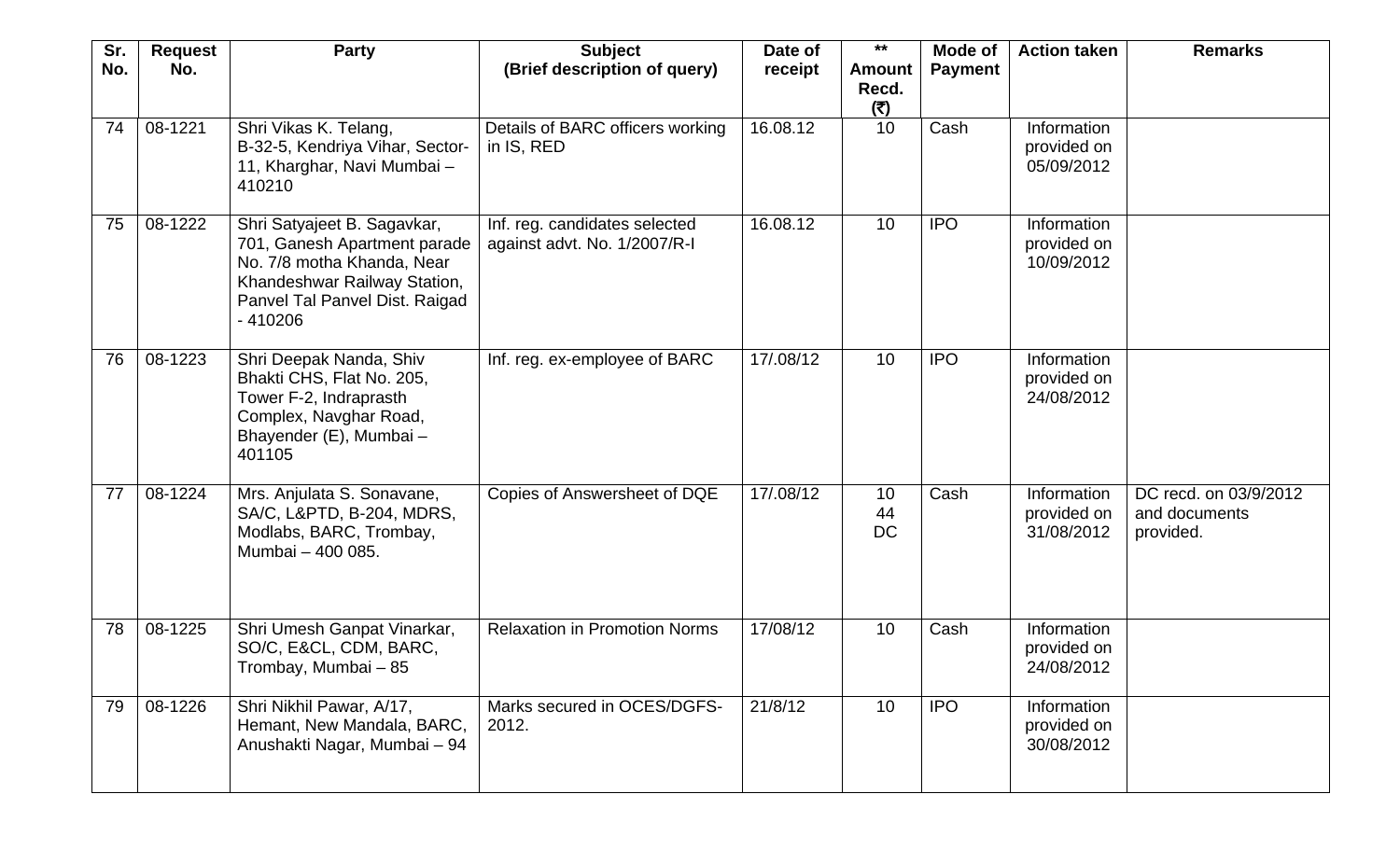| Sr. | <b>Request</b> | <b>Party</b>                                                                                                                                                 | <b>Subject</b>                                                            | Date of  | $***$                         | Mode of               | <b>Action taken</b>                      | <b>Remarks</b>                                       |
|-----|----------------|--------------------------------------------------------------------------------------------------------------------------------------------------------------|---------------------------------------------------------------------------|----------|-------------------------------|-----------------------|------------------------------------------|------------------------------------------------------|
| No. | No.            |                                                                                                                                                              | (Brief description of query)                                              | receipt  | <b>Amount</b><br>Recd.<br>(5) | <b>Payment</b>        |                                          |                                                      |
| 80  | 08-1227        | Shri P. N. Verma Lucky Nivas,<br>Plot No. 21, Zalarbawri<br>Charbhuja, Barkatnagar,<br>Rawatbhata, via-Kota, Dist-<br>Chittorgarh, Rajasthan - 323<br>307    | Reg. allowances granted to<br><b>BARC/NPCIL employees</b>                 | 21/08/12 | 10                            | <b>IPO</b>            | Information<br>provided on<br>20/09/2012 | Reply issued in Hindi                                |
| 81  | 08-1228        | Shri Dhanendra Holraj<br>Rahangdale, 206, Second<br>Floor, Hallmark Commercial<br>Complex, LBS Road, Mulund<br>(W), Near Nirmal life style,<br>Mumbai-400080 | Inf. reg. part time GDMO                                                  | 22/08/12 | 10                            | <b>IPO</b>            | Information<br>provided on<br>05/09/2012 |                                                      |
| 82  | 08-1229        | Shri Gopal Chandra Das,<br>Ishapur, Bapuji Colony, PL No.<br>52, PO Nawabganj, Dist-<br>24Pgs.(N), West Bengal -<br>743144                                   | Result of interview for stipendiary<br>trainees (Cat-I)                   | 22/08/12 | 10                            | <b>IPO</b>            | Information<br>provided on<br>24/08/2012 |                                                      |
| 83  | 08-1230        | Shri Kaushik-Kishore, Om<br><b>Constuctions, Shiv Smriti</b><br>3A/203, Raheja Complex,<br>Dadlani Park, Thane (W) 400<br>608                                | Copies of report regarding tender                                         | 22/08/12 | 10<br>14<br>(DC)              | Cash                  | Information<br>provided on<br>03/09/2012 | DC recd. on 18/09/2012<br>and documents<br>provided. |
| 84  | 08-1231        | Shri P. N. Verma Lucky Nivas,<br>Plot No. 21, Zalarbawri<br>Charbhuja, Barkatnagar,<br>Rawatbhata, via-Kota, Dist-<br>Chittorgarh, Rajasthan - 323<br>307    | Copies of Service book etc.                                               | 28/8/12  | 10                            | <b>IPO</b>            | Information<br>provided on<br>17/09/2012 |                                                      |
| 85  | 08-1232        | Shri Gangadhar S. Patil, First<br>Floor, Oasis Complex, Kamala<br>Mills Compound, P B Marg,<br>Lower Parel, Mumbai - 400<br>013                              | Study/Test to investigate the<br>level of contamination of Thane<br>Creek | 28/8/12  | $\star$                       | Paid at<br><b>DAE</b> | Information<br>provided on<br>17/09/2012 |                                                      |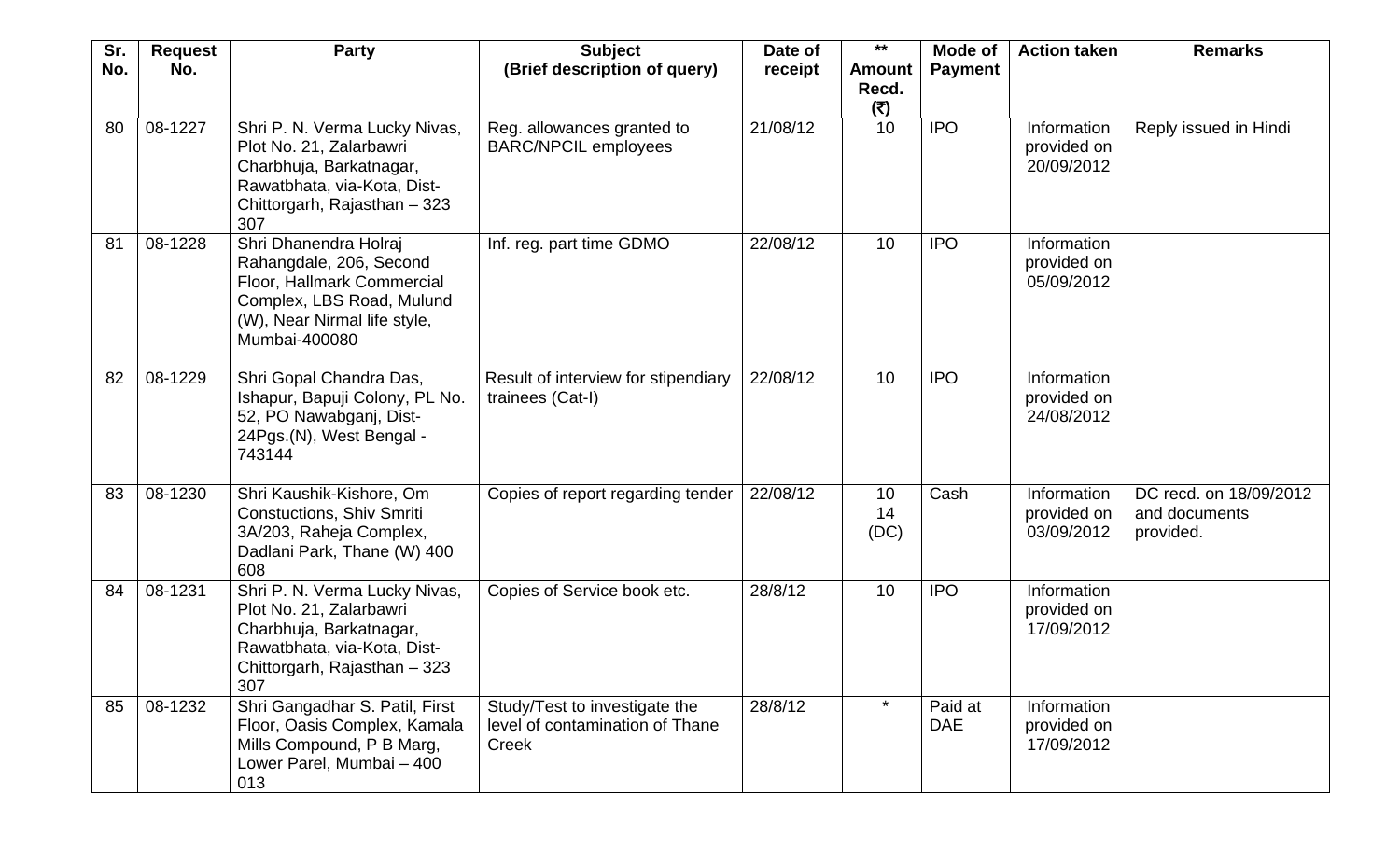| Sr.<br>No. | <b>Request</b><br>No. | <b>Party</b>                                                                                                                                    | <b>Subject</b><br>(Brief description of query)                             | Date of<br>receipt | $***$<br><b>Amount</b><br>Recd. | Mode of<br><b>Payment</b> | <b>Action taken</b>                      | <b>Remarks</b>                                      |
|------------|-----------------------|-------------------------------------------------------------------------------------------------------------------------------------------------|----------------------------------------------------------------------------|--------------------|---------------------------------|---------------------------|------------------------------------------|-----------------------------------------------------|
|            |                       |                                                                                                                                                 |                                                                            |                    | (5)                             |                           |                                          |                                                     |
| 86         | 08-1233               | Shri G. Shyam Sundar, No.9,<br>Chinthalamman Koil Street,<br>Pammal, Chennai - 600 075                                                          | Medical fitness test for<br><b>OCES/DGFS candidates</b>                    | 28/8/12            | 10                              | <b>IPO</b>                | Information<br>provided on<br>07/09/2012 |                                                     |
| 87         | 08-1234               | Shri Santosh Kumar Sethy, J-<br>05, Netaji co-op. Hsg. Soc. Link<br>Road, Dharavi Mahim - East,<br>Mumbai - 400 017                             | Marks obtained in the written<br>exam and interview for the post<br>of UDC | 30/08/12           | 10                              | Cash                      | Information<br>provided on<br>11/09/2012 |                                                     |
| 88         | 08-1235               | Shri R. Thirumurugan, D-83,<br>Anuvijay Township,<br>Radhapuram Taluk, Tirunelveli<br>Distt., Tamil Nadu-627120.                                | Service counted for increments                                             | 30/08/12           | 10                              | DD                        | *12/09/2012                              | *Information not provided<br>- questions not clear. |
| 89         | 08-1236               | Smt. Ushadevi A.More,<br>C/o.I.S. Choudhari,<br>Malwadi(S.Nagar),<br>Po.Bhilwadi, Tal.Palus,<br>Distt.Sangli-416 303.                           | Details of BARC employee.                                                  | 31.08.12           | 10                              | Cash                      | Information<br>provided on<br>10/09/2012 |                                                     |
| 90         | 09-1237               | Shri Dhirendra Kumar Sinha,<br>Shri Shiv Sadan, 152,<br>Samanvay Nagar, Khajuri Kala,<br>BHEL, Bhopal, MP, Pin-462021                           | Reg. compassionate<br>appointment                                          | 03/09/12           | 10                              | <b>IPO</b>                | Under<br>Process                         |                                                     |
| 91         | 09-1238               | Shri Bala Parandhma Raju M.,<br>D.NO 20-6-100/1, 3rd Lane,<br>Ramalingeswarapet, Near<br>Lotus Landmark, Vijayawada,<br>Andhra Pradesh - 520003 | Marks secured in OCES/DGFS-<br>2012.                                       | 03/09/12           | 10                              | <b>IPO</b>                | Under<br>Process                         |                                                     |
| 92         | 09-1239               | Shri Prem Chand Bhat, RPS<br>Colony, Behind RACB Hospital,<br>Rawatbhata, Dist- Chittorgarh<br>(Raj) 323307                                     | Reg. Merit list for selection of<br>Helper (CM) held on 10/09/2007         | 03/09/12           | 10 <sup>°</sup>                 | <b>IPO</b>                | Under<br>Process                         |                                                     |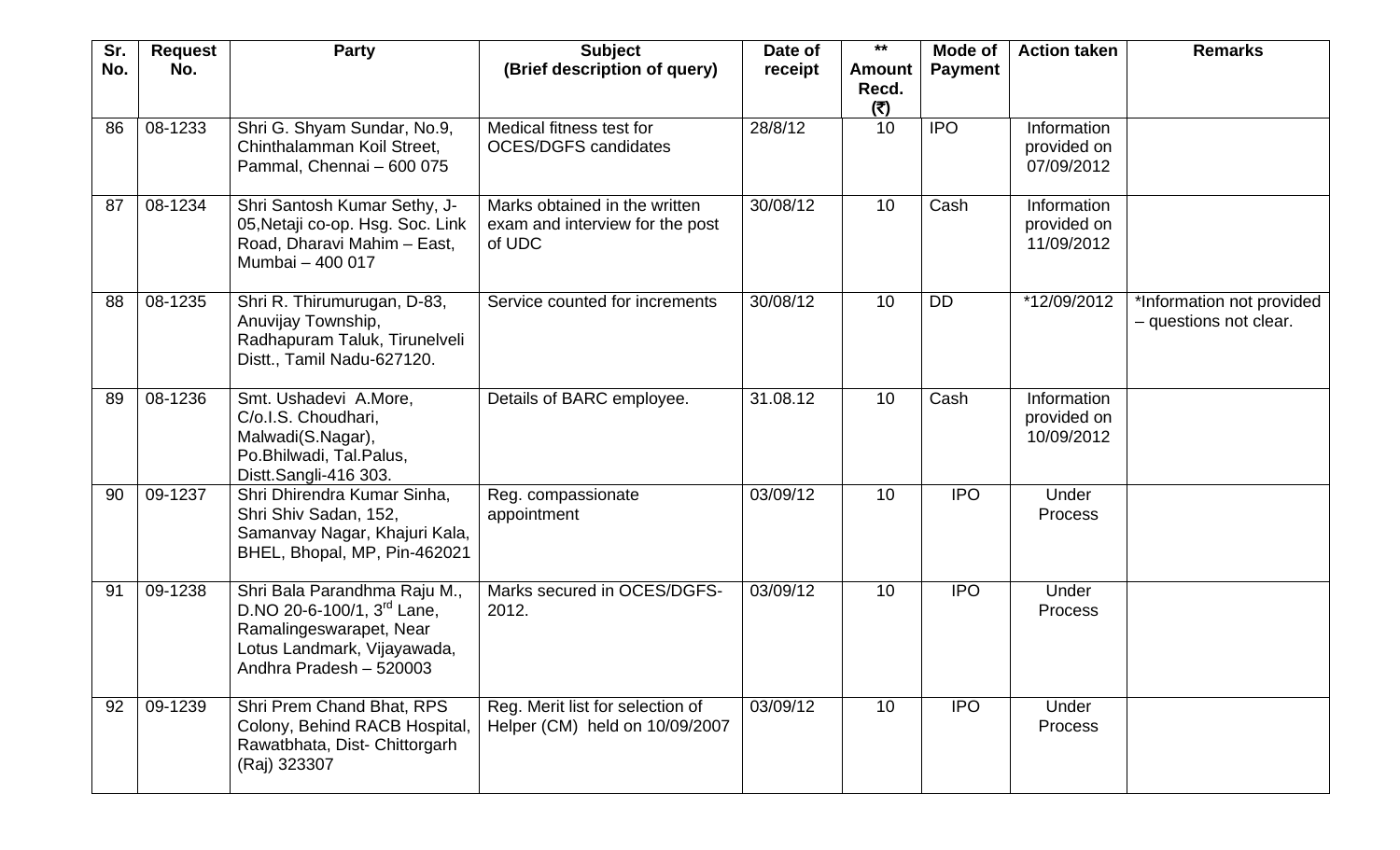| Sr. | <b>Request</b> | <b>Party</b>                                                                                                                                                      | <b>Subject</b>                                                  | Date of  | $***$                          | Mode of               | <b>Action taken</b>                      | <b>Remarks</b>                                                                 |
|-----|----------------|-------------------------------------------------------------------------------------------------------------------------------------------------------------------|-----------------------------------------------------------------|----------|--------------------------------|-----------------------|------------------------------------------|--------------------------------------------------------------------------------|
| No. | No.            |                                                                                                                                                                   | (Brief description of query)                                    | receipt  | <b>Amount</b><br>Recd.<br>(₹)  | <b>Payment</b>        |                                          |                                                                                |
| 93  | 09-1240        | Shri Bhushan Dasharath<br>Sawant, 3/9, Madhusudan<br>Sadan, J. M. Road, Kokan<br>Nagar, Bhandup (W), Mumbai<br>$-400078$                                          | Copy of answersheet of UDC<br>exam                              | 04/09/12 | 10                             | <b>IPO</b>            | Under<br>Process                         | * Letter for fee issued on<br>06/09/2012.<br>Fee recd. on 13/09/12.            |
| 94  | 09-1241        | Shri Manoj, 48, Jaldarshan, 4th<br>Floor, Flat No. 48, wing No.<br>Five, 51, Nepeansea Road,<br>Mumbai - 400 036                                                  | Names and Addresses of<br>Laboratories and R&D<br>Organisations | 04/09/12 | $\star$                        | Paid at<br><b>DAE</b> | Information<br>provided on<br>11/09/2012 |                                                                                |
| 95  | 09-1242        | Shri Linganna S., Tech/B,<br>RMP/BARC, BLD-15, Mysore-<br>571 130.                                                                                                | Promotion details of Technician<br>/A                           | 04/09/12 | 10                             | <b>IPO</b>            | Information<br>provided on<br>12/09/2012 |                                                                                |
| 96  | 09-1243        | Shri Hemand S.Hon, Hardev<br>Apptt., Flat No.1,<br>S.No.48/1/1/2, Vadgaon<br>Sheri(Ganesh Nagar, Pune-<br>411014.                                                 | Attendanc details of BARC<br>employee.                          | 06/09/12 | $*10$                          | Cash                  | Under<br>Process                         | *Fee recd. on 28/09/12.                                                        |
| 97  | 09-1244        | Shri K. Chaitanya Krishna,<br>MIGH-97, Bharathnagar<br>Colony, Hyderabad - 18.                                                                                    | Marks obtained by all the<br>candidates in BARC exam            | 10/09/12 | 10                             | <b>IPO</b>            | Under<br><b>Process</b>                  | Fee recd. on 17/09/12                                                          |
| 98  | 09-1245        | Shri Nilesh B. Betkar, Sahil<br>Vihar Buidling, room No.5,<br>Opp. Mahindra & Mahindra<br>Material Gate, Ashok Nagar,<br>Satpur, Nashik - 400 012,<br>Maharashtra | Copies of trasfer/posting orders<br>of BARC employees           | 10/09/12 | 10                             | <b>IPO</b>            | *11/09/2012                              | * Trans. u/s6(3) of RTI to<br>CPIO, BARC(F),<br>Kalpakkam and BARC,<br>Tarapur |
| 99  | 09-1246        | Shri S.S. Gedam, TO/C,<br>TMS/CDM, BARC, Trombay,<br>Mumbai - 400 085                                                                                             | Certified copies of<br>CR/APAR/OCR                              | 10/09/12 | 10 <sup>°</sup><br>190<br>(DC) | Cash                  | Information<br>provided on<br>17/09/2012 | DC recd. on 21/09/12<br>and documents<br>provided.                             |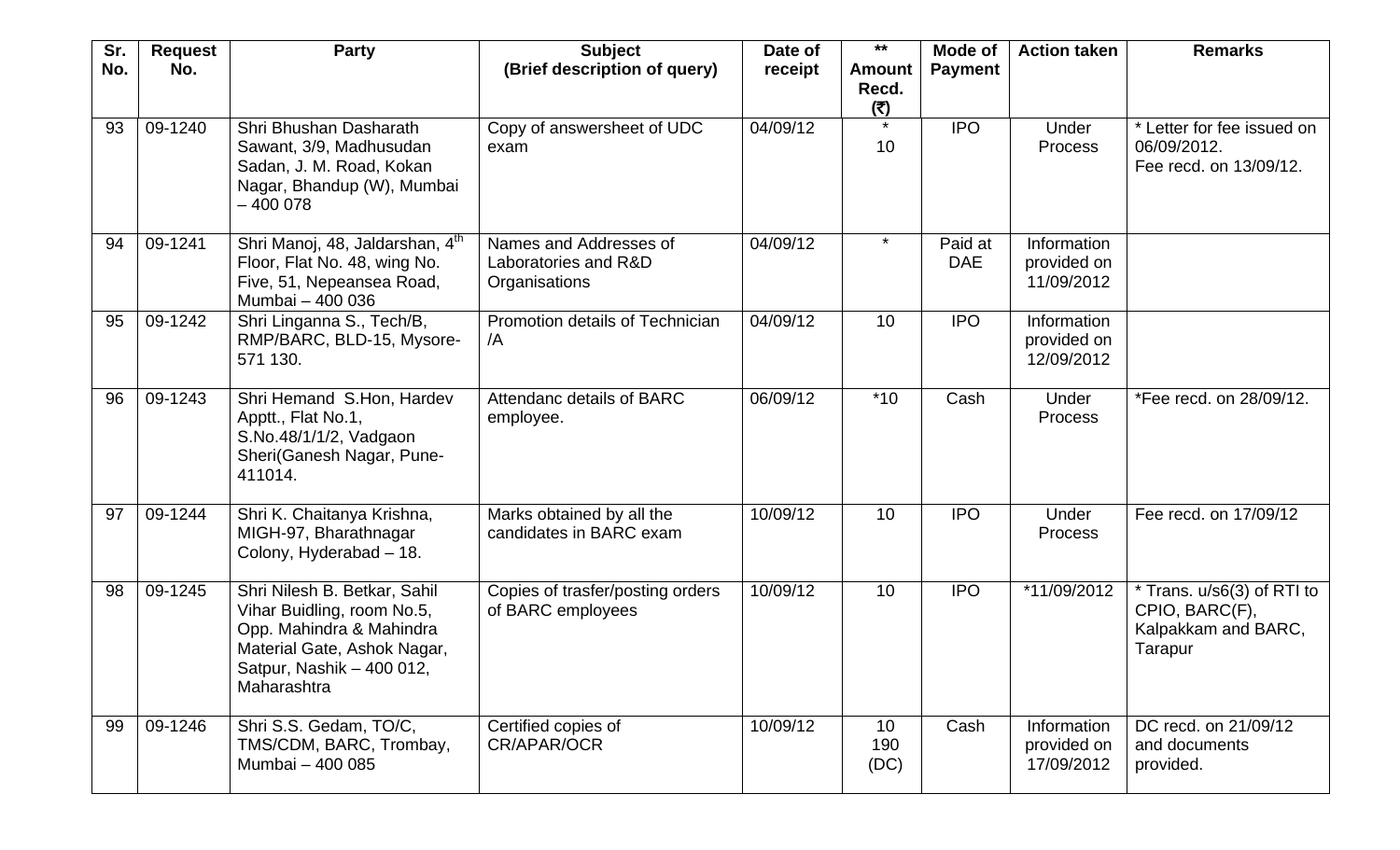| Sr.<br>No. | <b>Request</b><br>No. | <b>Party</b>                                                                                                                            | <b>Subject</b><br>(Brief description of query)                                                                   | Date of<br>receipt | $***$<br><b>Amount</b> | Mode of<br><b>Payment</b> | <b>Action taken</b>                      | <b>Remarks</b>                                |
|------------|-----------------------|-----------------------------------------------------------------------------------------------------------------------------------------|------------------------------------------------------------------------------------------------------------------|--------------------|------------------------|---------------------------|------------------------------------------|-----------------------------------------------|
|            |                       |                                                                                                                                         |                                                                                                                  |                    | Recd.<br>(5)           |                           |                                          |                                               |
| 100        | 09-1247               | Shri Umesh Kumar Singh, 36,<br>P.T. Road, P.O. - R.L.B. Lane,<br>Dist.- 24PGS(N), West Bengal<br>$-743194$                              | Marks obtained in BARC exam                                                                                      | 10/09/12           | 10                     | <b>IPO</b>                | Information<br>provided on<br>27/09/2012 |                                               |
| 101        | 09-1248               | Shri Tajuj Bansal, 436,<br>Bahawalpur cghs, Sector 4,<br>Plot no.1, Dwarka, New Delhi-<br>110078.                                       | Marks scored in OCES/DGFS-<br>2012.                                                                              | 11/09/12           | 10                     | <b>IPO</b>                | Under<br><b>Process</b>                  |                                               |
| 102        | 09-1249               | Shri Vipul Sen, SO/F, ED&CD,<br>NRG, BARC                                                                                               | Certified copies of CR/APAR                                                                                      | 12/09/12           | 10 <sup>°</sup>        | Cash                      | Under<br><b>Process</b>                  |                                               |
| 103        | 09-1250               | Shri Santosh Kumar Yadav,<br>#99/15, Phase-9, District-<br>Mohali, State- Punjab 160062                                                 | Marks secured in OCES/DGFS-<br>2012                                                                              | 12/09/12           | 10                     | <b>IPO</b>                | Under<br>Process                         |                                               |
| 104        | 09-1251               | Shri Ajay Kumar, Type 'B',<br>126/06, BARC Staff Colony,<br>Tarapur, PO-TAPP, Tal-<br>Palghar, Dist-Thane<br>(Maharashtra) Pin - 401504 | Copies of Answersheet of DQE                                                                                     | 14/09/12           | 10                     | <b>IPO</b>                | Information<br>provided on<br>25/09/2012 |                                               |
| 105        | 09-1252               | Shri Pravin S., F1 Cheran<br>Kudil, 3 <sup>rd</sup> Main Streer<br>Ponnagar, Trichy - 1                                                 | Marks secured in OCES/DGFS-<br>2012                                                                              | 17/09/12           | 10                     | <b>IPO</b>                | Under<br><b>Process</b>                  |                                               |
|            | 106 09-1253           | Shri Ehtesham Qutubuddin<br>Siddiqui, UT-81, Anda Cell,<br>Mumbai Central Prison, Arthur<br>Road, Mumbai - 400 011                      | Copy of all books, Researches,<br>course materials of all courses<br>and publication published by<br><b>BARC</b> | 18/09/12           | *BPL                   |                           | Information<br>provided on<br>24/09/2012 |                                               |
| 107        | 09-1254               | Shri D. Venkateswara Rao, D6-<br>3/2, HWP Colony, Aswapuram<br>- 507116, Khammam Dist.<br>Andhra Pradesh                                | Reg. Payment of<br>PRIS(G)/PRIS(O)                                                                               | 18/09/12           | *                      | Paid at<br><b>DAE</b>     | Under<br><b>Process</b>                  | Recd. from OSD(R&D) &<br>CPIO, DAE $u/s.6(3)$ |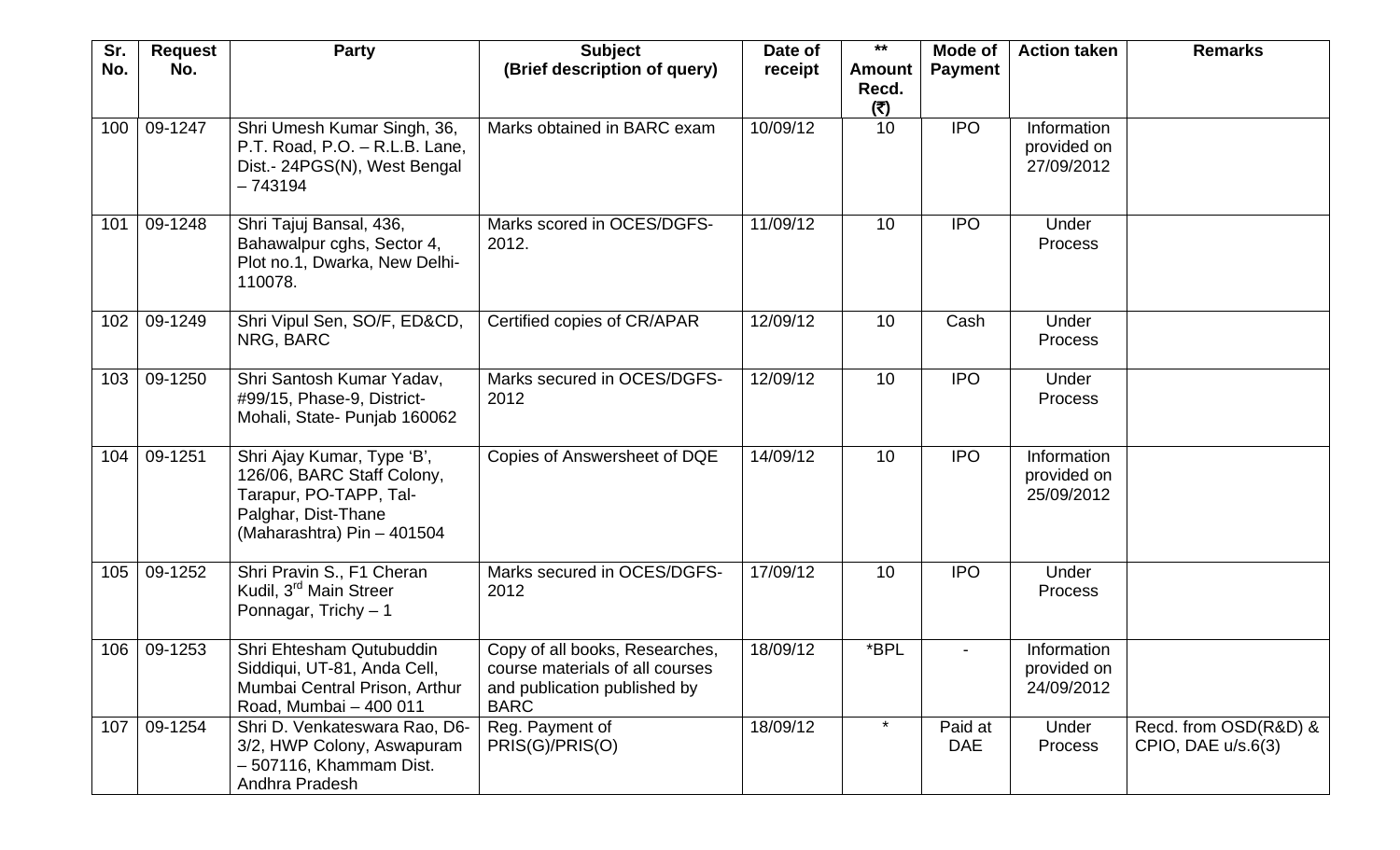| Sr. | <b>Request</b> | <b>Party</b>                                                                                                                                                                                            | <b>Subject</b>                                                                              | Date of  | $***$                         | Mode of        | <b>Action taken</b>                      | <b>Remarks</b>                                                                        |
|-----|----------------|---------------------------------------------------------------------------------------------------------------------------------------------------------------------------------------------------------|---------------------------------------------------------------------------------------------|----------|-------------------------------|----------------|------------------------------------------|---------------------------------------------------------------------------------------|
| No. | No.            |                                                                                                                                                                                                         | (Brief description of query)                                                                | receipt  | <b>Amount</b><br>Recd.<br>(5) | <b>Payment</b> |                                          |                                                                                       |
| 108 | 09-1255        | Shri Akshay, 87, Sindhu, Flat<br>No. 6, 1 <sup>st</sup> Floor, Marine Drive,<br>Mumbai - 400 002                                                                                                        | Names and Addresses of<br>Laboratories and R&D<br>Organisations                             | 21/09/12 | 10                            | <b>IPO</b>     | Information<br>provided on<br>27/09/2012 |                                                                                       |
| 109 | 09-1256        | Shri Rajendrakumar Balraj<br>Karampuri c/o Shri Siddhayya<br>Chirmala, Opp. AL- Barakat<br>School Room No. 51, Bharatiya<br>Nagar, P.M.G.P. Colony<br>Vinoba Bhave Marg, Kurla (W),<br>Mumbai - 400 070 | Information reg. filling up of<br>Group C posts with disabilities in<br><b>BARC</b>         | 24/09/12 | $\star$                       |                | Under<br>Process                         | *Fee paid by stamp duty<br>is not acceptable. Letter<br>for fee issued on<br>25/09/12 |
| 110 | 09-1257        | Smt. Lata Rajendrakumar<br>Karampuri, House No. 110,<br>Shastri Nagar, Shandar<br>Chowk, Near Shri Samarth<br>Vidya Mandir School, Solapur -<br>413003                                                  | Information reg. filling up of<br>Group C posts with disabilities in<br><b>BARC</b>         | 24/09/12 | $\star$                       |                | Under<br>Process                         | *Fee paid by stamp duty<br>is not acceptable. Letter<br>for fee issued on<br>25/09/12 |
| 111 | 09-1258        | Shri Naresh Kumar, Asst.<br>Security Officer, Flat No. A-24,<br>Shravati, New Mandala Colony,<br>Anushakti Nagar, Trombay,<br>Mumbai - 400 094                                                          | Orders empowering authority for<br>claiming O.T. & working hrs. of<br><b>Security Staff</b> | 24/09/12 | 10                            | Cash           | Under<br>Process                         |                                                                                       |
| 112 | 09-1259        | Smt. Vasundhara Sanjay<br>Howal, C/o Rohit Dharamdasji<br>Meshram, Tiwari Lay out,<br>Laxmi Nagar, Vardha - 442001                                                                                      | Salary details of BARC employee                                                             | 24/09/12 | $\star$                       |                | Under<br><b>Process</b>                  | Letter for fee issued on<br>25/09/2012                                                |
| 113 | 09-1260        | Shri Arun Singh, 44A/1, Kalu<br>Sarai(Sarvapriya Vihar) Near<br>Hauz Khas Fly Over, New<br>Delhi - 110016                                                                                               | Cut off score for OCES/DGFS on<br>the basis of GATE-2012                                    | 24/09/12 | 10                            | <b>DD</b>      | Under<br>Process                         |                                                                                       |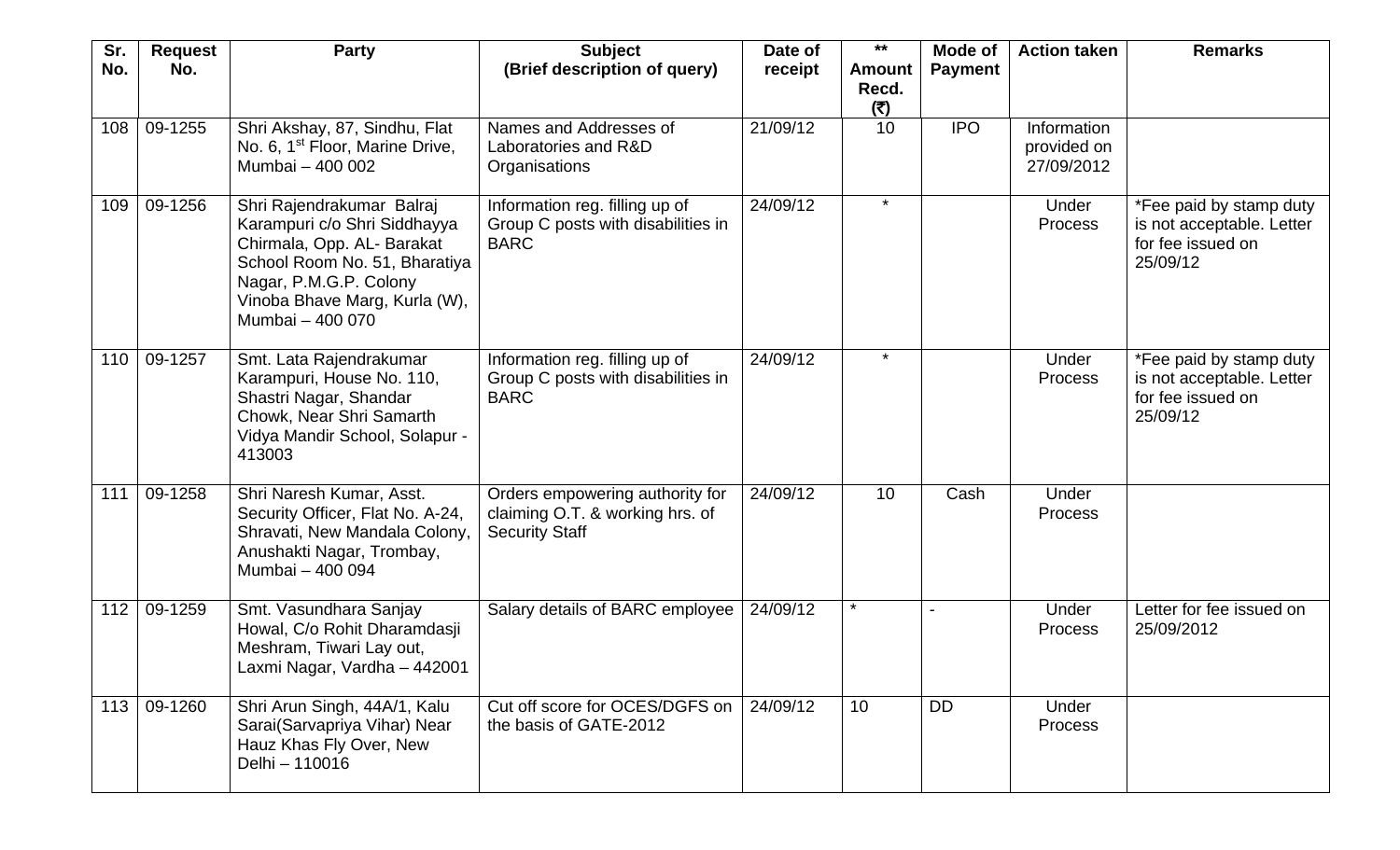| Sr.<br>No. | <b>Request</b><br>No. | <b>Party</b>                                                                                                                | <b>Subject</b><br>(Brief description of query)                                 | Date of<br>receipt | $***$<br><b>Amount</b> | Mode of<br><b>Payment</b> | <b>Action taken</b>     | <b>Remarks</b>                                                                        |
|------------|-----------------------|-----------------------------------------------------------------------------------------------------------------------------|--------------------------------------------------------------------------------|--------------------|------------------------|---------------------------|-------------------------|---------------------------------------------------------------------------------------|
|            |                       |                                                                                                                             |                                                                                |                    | Recd.<br>(5)           |                           |                         |                                                                                       |
| 114        | 09-1261               | Shri Kattekola Ashokkumar<br>Devaiah, 20/585, P.M.G.P<br>Colony, Mankhurd, Mumbai-<br>400 043                               | Regarding recruitment of<br><b>Pharmacist Post</b>                             | 27/09/12           | $\star$                |                           | Under<br><b>Process</b> | *Fee paid by stamp duty<br>is not acceptable. Letter<br>for fee issued on<br>25/09/12 |
| 115        | 09-1262               | Shri Clarence Pinto, A-102,<br>Silver Sqare CHS, Sunder<br>Nagar, Kalina,<br>Santacruz(East), Mumbai-<br>400098.            | Inf. regarding issue of rainy<br>shoes, Shoe polish & two piece<br>rain coat./ | 28/09/12           | 10 <sup>1</sup>        | <b>IPO</b>                | Under<br><b>Process</b> |                                                                                       |
| 116        | 09-1263               | Shri Akbar Amir Ali Vasaya,<br>302, New Accord, Avenue<br>Bldg., Naya Nagar, Mira<br>Road(E), Distt. Thane-401107           | Status of employment<br>regularization.                                        | 28/09/12           | 10                     | <b>IPO</b>                | Under<br><b>Process</b> |                                                                                       |
| 117        | 09-1264               | Shri Mangesh M.Malusare,<br>D.Spl.35/10, BARC Colony,<br>Tarapur, PO TAPP, Boisar,<br>Tal.Palghar, Distt.Thane.-<br>401504. | Inf.regarding Trainee Scientific<br>Officers joined in OCES.                   | 28/09/12           | 10                     | <b>IPO</b>                | Under<br><b>Process</b> |                                                                                       |

**\*\*** Amount received includes application fee and documentation charges.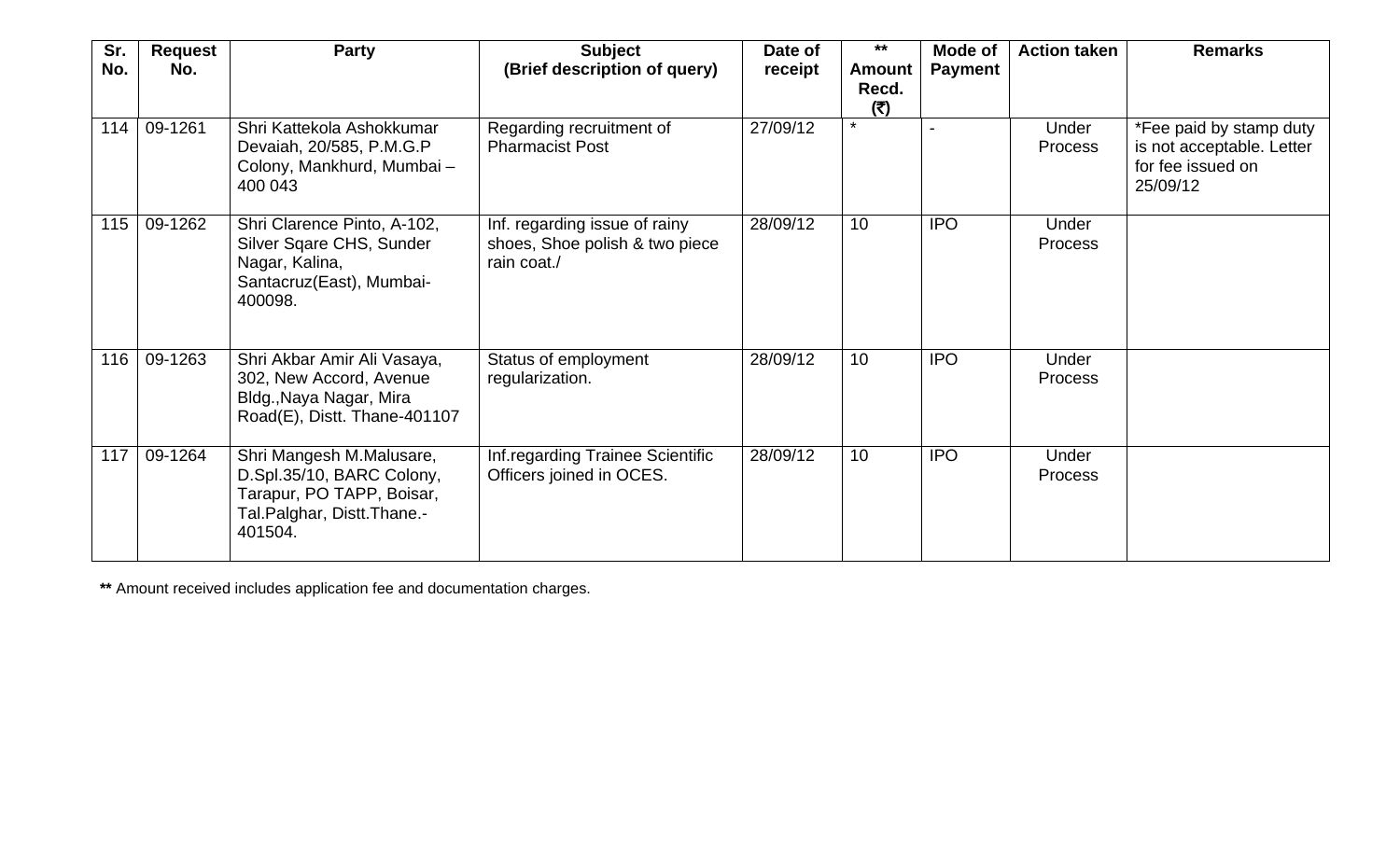## **FIRST APPEAL**

| Sr.            | <b>Request</b> | <b>Party</b>                                                                                                              | <b>Subject</b>                                                                                                                        | Date of   | <b>Action</b>                                                  | <b>Disposal of Appeal</b>                                            | <b>Remarks</b> |
|----------------|----------------|---------------------------------------------------------------------------------------------------------------------------|---------------------------------------------------------------------------------------------------------------------------------------|-----------|----------------------------------------------------------------|----------------------------------------------------------------------|----------------|
| No.            | No.            |                                                                                                                           | (Brief description of query)                                                                                                          | receipt   | taken                                                          |                                                                      |                |
|                | 04-1102        | Dr. S. Rathore<br>150/8, Shiprapath<br>Mansarovar, Jaipur<br>Rajasthan 302 020                                            | Detailed marking scheme for<br>evaluation attributes of Scientific<br>Officers of DAE in assessment<br>of gradings as per APAR policy | 27.4.2012 | Information<br>provided on<br>25.05.12                         | Appeal recd. on<br>14.06.12. Disposed of<br>on 04.07.12.             |                |
| 2              | 06-1115        | Ms.Raj Lakshmi Tiwari, R2-57A<br>Palam Vihar, Dwarka, Sector-6,<br>New Delhi-110075                                       | Action taken on her<br>representations.                                                                                               | 14.5.2012 | Information<br>provided on<br>05.06.12                         | Appeal recd. on<br>22.06.12. Disposed of<br>on 06.07.12.             |                |
| 3              | 06-1128        | Shri Krishan Mohan Tiwari, Asst.<br>Manager, SBI Bangarupolieum,<br>Chittoor, Andhra Pradesh, Pin-<br>517416              | Inf. reg. disciplinary action against<br><b>BARC</b> official                                                                         | 24.05.12  | Information<br>provided on<br>07.06.12.                        | Appeal dt. 23.06.12 recd.<br>on 03.07.12 Disposed of<br>on 16.07.12. |                |
| $\overline{4}$ | 05-1113        | Shri P.Y. Bhosale, SA/F,<br>ROD/P4, BARC<br>Mumbai-400085.                                                                | Relaxation at the time of promotion.                                                                                                  | 10.5.2012 | Information<br>provided on<br>01.06.12.                        | Appeal recd. on<br>02.07.12 Disposed of on<br>20.07.12.              |                |
| $5\phantom{1}$ | 05-1116        | Shri T. Arivalagan, AMD/DAE,<br>Camp:M.C. Palle Prospect,<br>P.O.: Vemula, Dt.Cuddapah,<br>Andhra Pradesh - 516 390.      | Promotion norms & grading<br>nomenclature for SC Officer from<br>grade E to F                                                         | 14.5.2012 | Information<br>provided on<br>05.06.12.                        | Appeal recd. on<br>02.07.12 Disposed of on<br>18.07.12.              |                |
| 6              | 06-1143        | Shri Ravikant Rao, Ahinsa<br>Circle, Behind Javara Samiti,<br>Kota Barrier, Rawatbhata, Zilla-<br>Chittorgarh, Rajasthan. | Recruitment/promotion norms for<br>NPCIL employees & promotion<br>of Technicians.                                                     | 06.06.12  | Information<br>provided on<br>5.7.12                           | Appeal recd. on<br>02.07.12 Disposed of on<br>20.07.12.              |                |
|                | 06-1162        | Shri Vikas K. Telang, B 32-5,<br>Kendriya Vihar, Sector 11,<br>Kharghar, Navi Mumbai - 410<br>210                         | Promotion proposal of Head IS,<br><b>RED</b>                                                                                          | 20.06.12  | Information<br>denied under<br>Section $8(1)(j)$<br>28.06.2012 | Appeal recd. on<br>02.07.12 Disposed of on<br>18.07.12.              |                |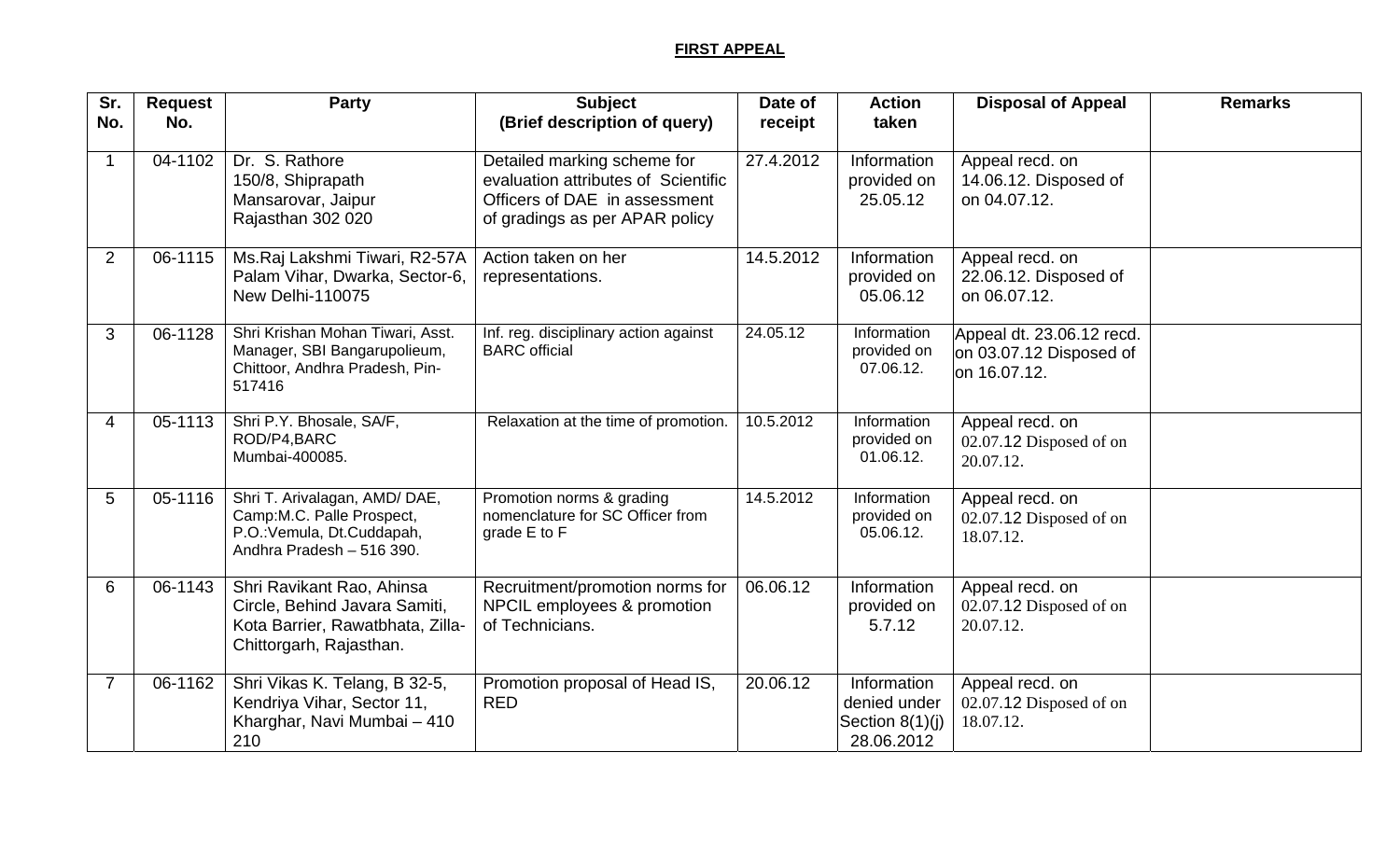| Sr.<br>No.      | <b>Request</b><br>No. | <b>Party</b>                                                                                                                                             | <b>Subject</b><br>(Brief description of query)                                                      | Date of<br>receipt | <b>Action</b><br>taken                   | <b>Disposal of Appeal</b>                                     | <b>Remarks</b> |
|-----------------|-----------------------|----------------------------------------------------------------------------------------------------------------------------------------------------------|-----------------------------------------------------------------------------------------------------|--------------------|------------------------------------------|---------------------------------------------------------------|----------------|
|                 |                       |                                                                                                                                                          |                                                                                                     |                    |                                          |                                                               |                |
| 8               | 05-1124               | Shri S.P. Bhaisare, DCFO, Heavy<br>Water Plant, Manuguru, Distt.<br>Kammam, A.P.-507 116.                                                                | Recruitment of CFO/DCFO in BARC                                                                     | 21.05.12           | Information<br>provided on<br>06.06.12.  | Appeal recd. on<br>06.07.12 disposed of on<br>03/08/2012.     |                |
| 9               | 06-1159               | Shri Ashok Kumar, House No.<br>170, Ward 19, Near Television<br>Relay Centre, Devaria - 274<br>001, Uttar Pradesh                                        | Inf. reg. Phosphates fertilizer                                                                     | 19.06.12           | Information<br>provided on<br>17.7.12    | Appeal recd. on<br>11.07.12 Disposed of on<br>24.07.12.       |                |
| 10 <sup>°</sup> | 05-1130               | Shri Prabha Shankar Sinha, S/o U<br>S P Sinha, Mangal Bhawan<br>Suryapuri Hesal, PO - Hehal,<br>Ranchi - 834005, Jharkhand                               | Marks obtained in the examination<br>held on 30.04.2012 under<br><b>Electronics Stream</b>          | 25.05.12           | Information<br>provided on<br>13.06.12.  | Appeal recd. on<br>05.07.12 Disposed of on<br>25.07.12.       |                |
| 11              | 06-1140               | Shri Debashish Dutta, Van De<br>Graaff Building, LEHIPA Proj. -<br>Physics Group, Ion Accelerator<br>Development Division, BARC,<br>Trombay, Mumbai - 85 | Record of CHSS file, OCES etc.                                                                      | 05.06.12           | Information<br>provided on<br>4.7.12     | Appeal recd. on<br>18.07.12 Disposed of on<br>27.07.12.       |                |
| 12 <sub>2</sub> | 07-1177               | Shri Prabal Kumar Biswas,<br>88/18, Bhattacharjee Para<br>Road, Kolkata-700 063, West<br><b>Bengal</b>                                                   | Information regarding marks<br>secured in OCES/DGFS exam                                            | 06.07.12           | Information<br>provided on<br>20.7.12    | Appeal recd. on<br>$28.07.12$ . Disposed of on<br>07/08/2012. |                |
| 13              | 06-1151               | Shri N. K. Rai, DRX-08, Sai<br>Parisar, Rajendra Nagar<br>Duplex, Indore - 452012 (MP)                                                                   | Additional qualification for DQE                                                                    | 12.06.12           | Information<br>provided on<br>17.7.12    | Appeal recd. on<br>31.07.12. Disposed of<br>on 23/08/2012     |                |
| 14              | $05-1133$             | Shri R. S. Ram, SG, Security<br>Section, North Gate, BARC,<br>Trombay, Mumbai-85                                                                         | Details of all security guards<br>regarding their Overtime duties,<br>overtime pay & leave availed. | 29/05/12           | Information<br>provided on<br>28/06/12   | Appeal recd. on<br>30/08/12. Disposed of<br>on 07/09/2012     |                |
| 15              | 07-1201               | Shri Nawale Indrajit Sakharam,<br>A/P-Tisgaon, Tal-Rahata, Dist.<br>Ahmednagar, Pin code -<br>413712                                                     | Marks secured in the written test<br>and interview of Diploma in<br>Radiological Physics (DRP)      | 31.07.12           | Information<br>provided on<br>13/08/2012 | Appeal recd. on<br>31/08/12. Disposed of<br>on 07/09/2012     |                |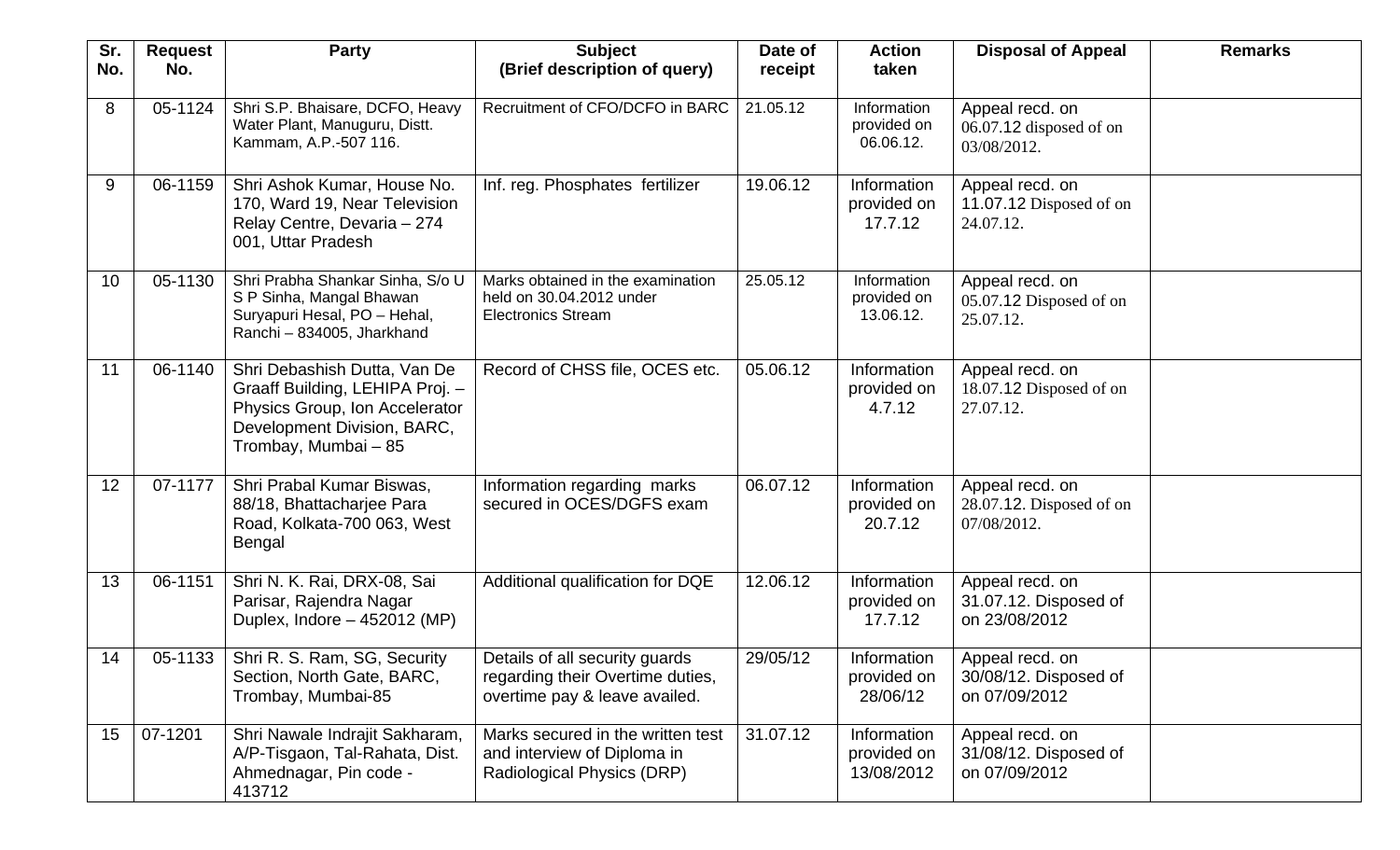| Sr.<br>No. | Request<br>No. | <b>Party</b>                                                                               | <b>Subject</b><br>(Brief description of query)     | Date of<br>receipt | <b>Action</b><br>taken                                    | <b>Disposal of Appeal</b>                               | <b>Remarks</b> |
|------------|----------------|--------------------------------------------------------------------------------------------|----------------------------------------------------|--------------------|-----------------------------------------------------------|---------------------------------------------------------|----------------|
| 16         | 06-1172        | Shri Harinder Dhingra, R/o D-4<br>A/7 DLF Phase 01, Gurgaon -<br>122002                    | Reg. steps taken for radiation<br>safety           | 27.06.12           | Transfered<br>$u/s$ 6(3) to<br>PIO AERB on  <br>20.07.12. | Appeal recd. on<br>06/09/12. Dispoed of on<br>17/09/12. |                |
| 17         | 07-1178        | Dr. D. Sathiyamoorthy,<br>Head, PMD, BARC, Vashi<br>Complex, Vashi, Navi Mumbai<br>400 703 | Information regarding<br>fake/duplicate e.mail id. | 05.07.12           | Information<br>provided on<br>24/08/2012                  | Appeal recd. on<br>27/09/12 is under<br>process.        |                |